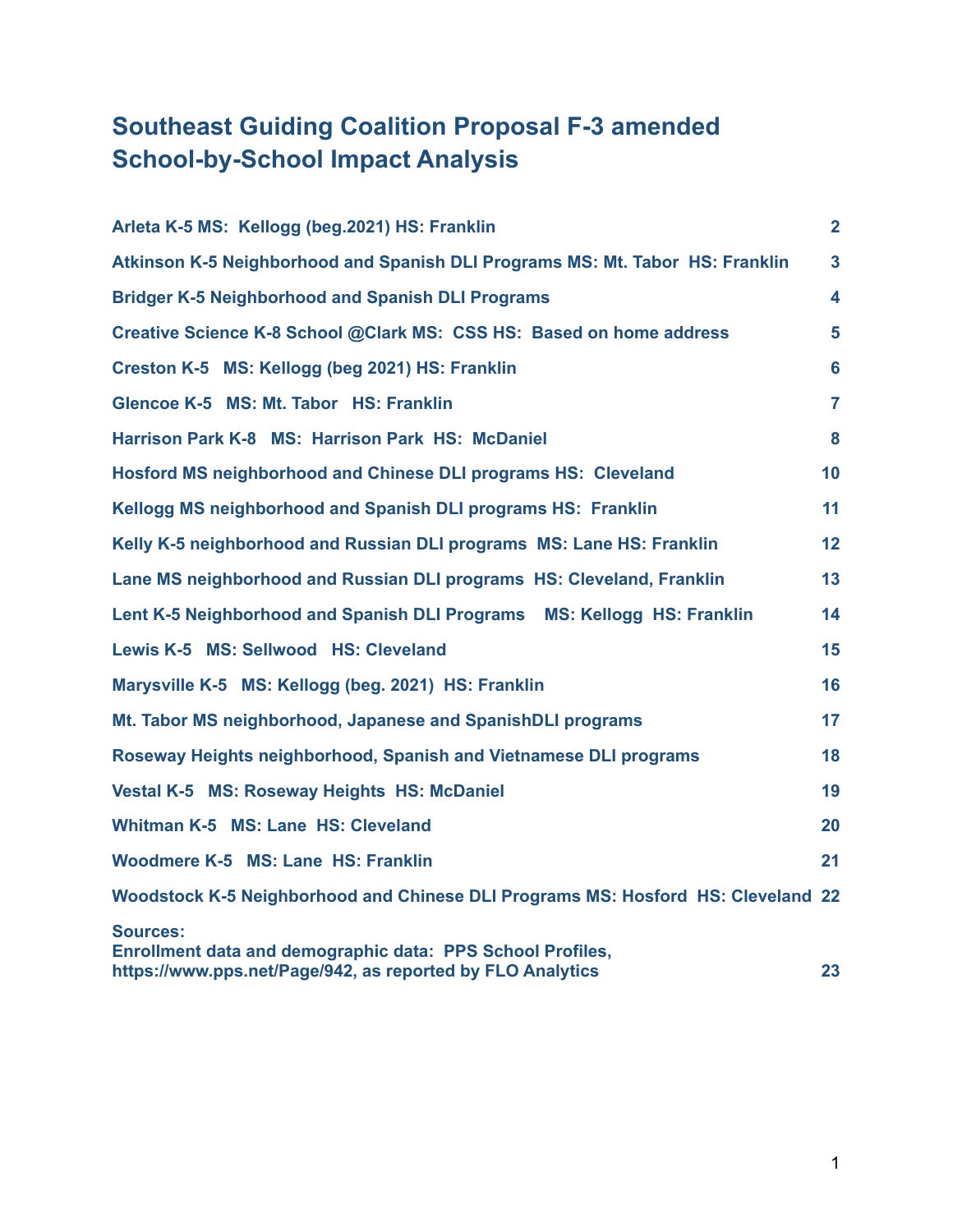## <span id="page-1-0"></span>**Arleta K-5 MS:** Kellogg (beg.2021) HS: Franklin

| 2021 | 2025 | <b>Building</b> | 2021 Est | 2025 Est |       | <b>Black &amp;</b><br>Enrollment Forecast Capacity* Utilization Utilization Special ED Indigineous Learners All BIPOC | <b>Enalish</b> |       | Low<br><b>Income</b> |
|------|------|-----------------|----------|----------|-------|-----------------------------------------------------------------------------------------------------------------------|----------------|-------|----------------------|
| 269  | 290  | 696             | 38.6%    | 41.7%    | 17.5% | 4.8%                                                                                                                  | 9.7%           | 33.1% | 29.5%                |

**Enrollment highlights:** A small K-5 school, recently converted from K-8 and assigned to Kellogg MS and host to a Special Ed focus classroom. The Arleta attendance area is adjacent to other small K-5 schools, including Bridger, Creston and Woodmere.

#### **Changes proposed in F-3 amended:**

| If in place<br>in 2021 | 2025 | <b>Building</b> | 2021 Est | 2025 Est |       | Black &<br>Forecast Capacity* Utilization Utilization Special ED Indigineous Learners All BIPOC | <b>Enalish</b> |       | Low<br><b>Income</b> |
|------------------------|------|-----------------|----------|----------|-------|-------------------------------------------------------------------------------------------------|----------------|-------|----------------------|
| 250                    | 277  | 696             | 35.9%    | 39.8%    | 18.0% | $6.8\%$                                                                                         | 7.6%           | 31.2% | 29.4%                |

**Boundary change to Creston** (AR-CR-03), area is north of SE Holgate Blvd, west of SE 60th Ave/SE Foster Rd. and has 7 students currently enrolled in PPS neighborhood schools.

**Boundary change to Marysville** (AR-MV-04), area is east of SE 72nd Ave/north of SE Boise St. and has 14 students currently enrolled in PPS neighborhood schools.

**Boundary change to Woodmere** (AR-WM-03), area is south of SE Woodstock Blvd. and has 7 students currently enrolled in PPS neighborhood programs.

**Boundary change to Woodstock** (AR-WS-01), area is south of SE Holgate Blvd, west of SE 60th Ave and has 23 students currently enrolled in their neighborhood school.

**Boundary change from Bridger** (BR-AR-01), area is north of SE Powell Blvd, east of SE 67th Ave, south of SE Woodward St., west of SE 82nd Ave. This area includes Kellogg MS and the blocks closest to it, and has 11 students currently enrolled in their neighborhood school.

**Boundary change from Marysville** (MV-AR-04), area is east of 72nd Ave and has 6 students currently enrolled in their neighborhood school.

**Summary of options considered:** Location for Creative Science K-8 (Proposal B), Location for co-located Spanish DLI (Proposals D1-D4), Boundary changes to adjacent schools (All proposals), split MS feeder pattern (Proposal F-2).

**Community feedback highlights:** Strong opposition to converting back to a K-8 structure and hosting Creative Science; interest in hosting Spanish DLI, but concerns about impact for non-DLI partner program students; strong support for remaining assigned to a single MS; concern about degree of boundary changes and small school size.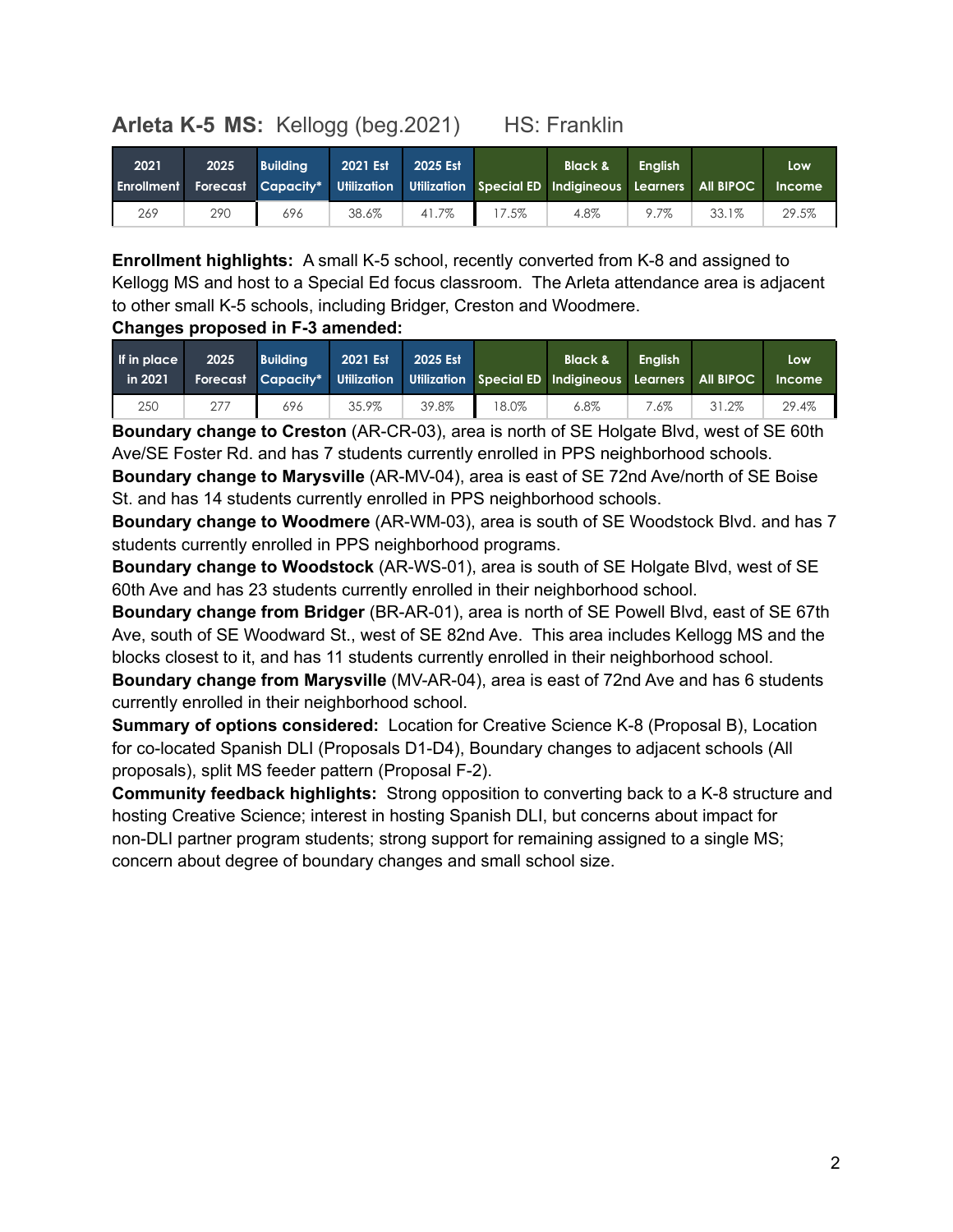## <span id="page-2-0"></span>**Atkinson K-5** Neighborhood and Spanish DLI Programs **MS:** Mt. Tabor **HS:** Franklin

|                  | 2021                                 | 2025 | <b>Building</b> | 2021 Est | 2025 Est                | <b>Special</b> | <b>Black &amp;</b>   | <b>English</b> | All          | Low           |
|------------------|--------------------------------------|------|-----------------|----------|-------------------------|----------------|----------------------|----------------|--------------|---------------|
| Program          | <b>Enrollment Forecast Capacity*</b> |      |                 |          | Utilization Utilization | <b>ED</b>      | Indigineous Learners |                | <b>BIPOC</b> | <b>Income</b> |
| Neighbor<br>hood | 206                                  | 228  | 567             | 36.3%    | 40.2%                   | 19.4%          | $1.0\%$              | 3.4%           | 12.1%        | 14.2%         |
| Spanish<br>DLI   | 136                                  | 126  | 567             | 24.0%    | 22.2%                   | 1.8%           | 2.2%                 | 22.8%          | 60.3%        | 24.3%         |
| <b>Total</b>     | 342                                  | 354  | 567             | 60.3%    | 62.4%                   | 16.4%          | $1.5\%$              | 1.1%           | 31.3%        | 17.9%         |

**Enrollment highlights:** Single strand Spanish DLI program; small two-strand neighborhood program; hosts Special Ed focus classrooms.

|          | Changes proposed in F-3 amended: |                 |  |                         |    |                                                       |  |  |  |  |  |  |  |
|----------|----------------------------------|-----------------|--|-------------------------|----|-------------------------------------------------------|--|--|--|--|--|--|--|
| If in    |                                  | <b>Building</b> |  |                         |    | <b>Black &amp; English</b>                            |  |  |  |  |  |  |  |
| place in | 2025                             |                 |  |                         |    | Capacity 2021 Est 2025 Est Special Indigineou Learner |  |  |  |  |  |  |  |
| 2021     | Forecast *                       |                 |  | Utilization Utilization | ED |                                                       |  |  |  |  |  |  |  |

| place in         | 2025     | <b>Capacity</b> | 2021 Est                | 2025 Est | <b>Special</b> | Indigineou | Learner |                  | Low           |       |
|------------------|----------|-----------------|-------------------------|----------|----------------|------------|---------|------------------|---------------|-------|
| 2021             | Forecast |                 | Utilization Utilization |          | <b>ED</b>      | S          | s       | <b>All BIPOC</b> | <b>Income</b> |       |
| Neighbor<br>hood | 252      | 270             | 567                     | 44.4%    | 47.6%          | 20.2%      | 4.4%    | 4.4%             | 17.5%         | 15.6% |
| Spanish<br>DLI   | 36       | 126             | 567                     | 24.0%    | 22.2%          | 11.8%      | 2.2%    | 22.8%            | 60.3%         | 19.9% |
| Total            | 388      | 396             | 567                     | 68.4%    | 69.8%          | 17.3%      | 3.6%    | 10.8%            | 32.5%         | 17.1% |

**Boundary change** from Bridger (BR-AT-03), area is north of SE Woodward St, east of SE 67th Ave, south of SE Division St, west of SE 82nd Ave and has 52 students currently enrolled in their neighborhood school..

**MS feeder pattern change** for neighborhood program to Harrison Park MS with 94 students currently enrolled in their neighborhood school..

**Program change** for Spanish DLI to Kellogg MS with 69 enrolled students.

**Summary of options considered:** Spanish DLI moves to Lent (Proposals A, D1-4), to Bridger (Proposal B), to Arleta (Proposals D 1-4), and expands at Atkinson (Proposals C1-2); MS feeder change proposed to Hosford (Proposal A), to Harrison Park (Proposals D1-2, E1, F1-3), to Kellogg (Proposals B, C 1-2); boundary changes with adjacent schools (all proposals) **Community feedback highlights:** Strong opposition to moving to a whole-DLI configuration, particularly at Lent; strong support for remaining co-located and increasing neighborhood size; support from Spanish DLI families for program consolidation at Kellogg; opposition to middle school change to Harrison Park for neighborhood students, due to distance and preference for E-2 option (neighborhood remains at Mt. Tabor, Spanish DLI at Harrison Park).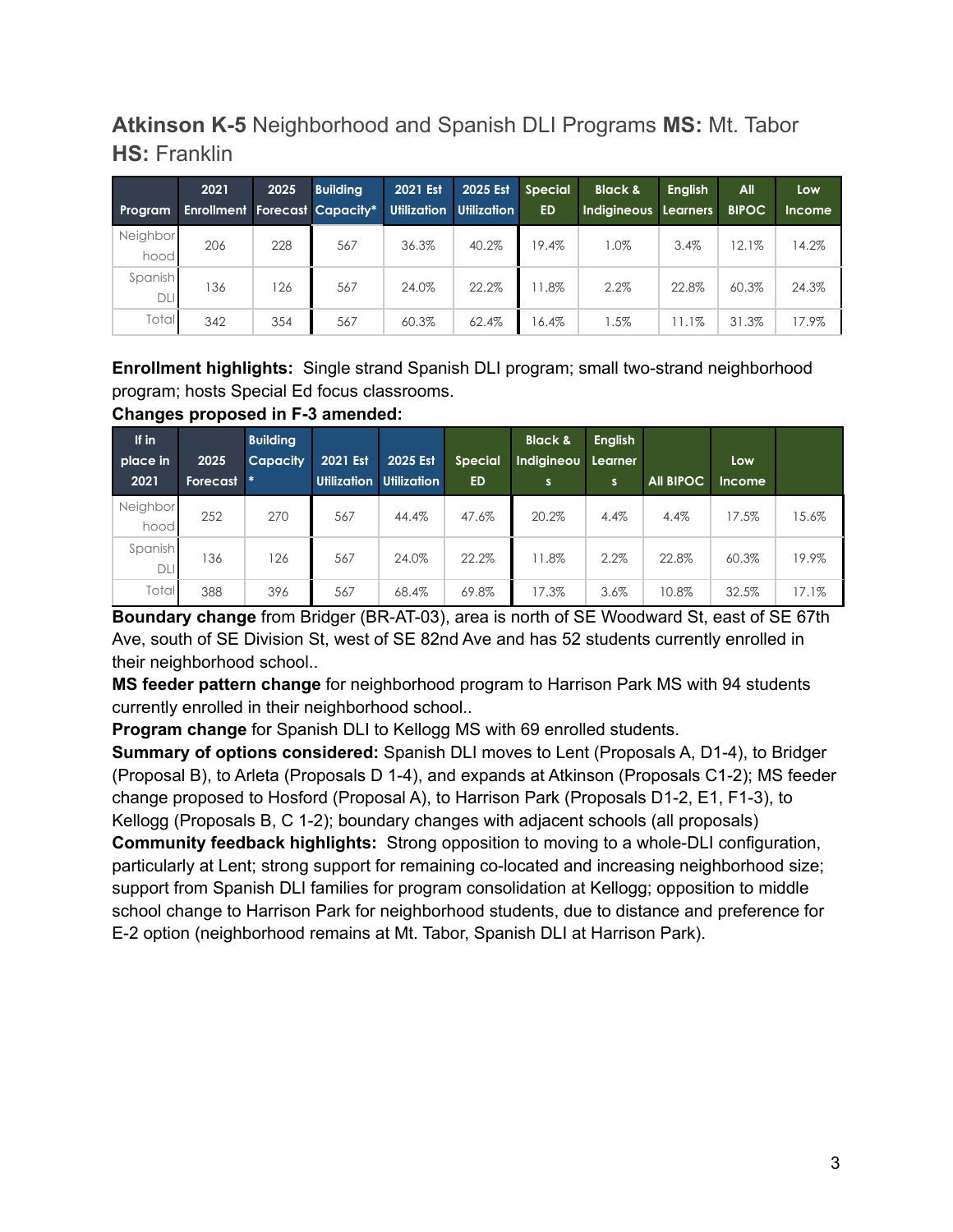## <span id="page-3-0"></span>**Bridger K-5** Neighborhood and Spanish DLI Programs

|                       |                                      |      |                 |                    |             | $\mathbf{1} \cdot \mathbf{1} \cdot \mathbf{1} \cdot \mathbf{1} \cdot \mathbf{1} \cdot \mathbf{1} \cdot \mathbf{1} \cdot \mathbf{1} \cdot \mathbf{1} \cdot \mathbf{1} \cdot \mathbf{1} \cdot \mathbf{1} \cdot \mathbf{1} \cdot \mathbf{1} \cdot \mathbf{1} \cdot \mathbf{1} \cdot \mathbf{1} \cdot \mathbf{1} \cdot \mathbf{1} \cdot \mathbf{1} \cdot \mathbf{1} \cdot \mathbf{1} \cdot \mathbf{1} \cdot \mathbf{1} \cdot \mathbf{1} \cdot \mathbf{1} \cdot \mathbf{1} \cdot \mathbf{$ |                      |                |              |               |  |
|-----------------------|--------------------------------------|------|-----------------|--------------------|-------------|---------------------------------------------------------------------------------------------------------------------------------------------------------------------------------------------------------------------------------------------------------------------------------------------------------------------------------------------------------------------------------------------------------------------------------------------------------------------------------------|----------------------|----------------|--------------|---------------|--|
|                       | 2021                                 | 2025 | <b>Building</b> | 2021 Est           | 2025 Est    | <b>Special</b>                                                                                                                                                                                                                                                                                                                                                                                                                                                                        | <b>Black &amp;</b>   | <b>English</b> | All          | Low           |  |
| Program               | <b>Enrollment Forecast Capacity*</b> |      |                 | <b>Utilization</b> | Utilization | <b>ED</b>                                                                                                                                                                                                                                                                                                                                                                                                                                                                             | Indigineous Learners |                | <b>BIPOC</b> | <b>Income</b> |  |
| Neighbor<br>hood      | 126                                  | 15   | 510             | 24.7%              | 22.5%       | 12.7%                                                                                                                                                                                                                                                                                                                                                                                                                                                                                 | 16.7%                | 7.1%           | 42.1%        | 39.0%         |  |
| Spanish<br><b>DLI</b> | 211                                  | 223  | 510             | 41.4%              | 43.7%       | 12.3%                                                                                                                                                                                                                                                                                                                                                                                                                                                                                 | 1.9%                 | 22.7%          | 57.8%        | 15.7%         |  |
| Total                 | 337                                  | 338  | 510             | 66.1%              | 66.3%       | 12.4%                                                                                                                                                                                                                                                                                                                                                                                                                                                                                 | 7.4%                 | 16.9%          | 51.9%        | 24.5%         |  |

### **MS**: Neighborhood: Harrison Park, w/transfers to Kellogg, Spanish DLI: Kellogg **HS:** Franklin

**Enrollment highlights:** Two-strand Spanish DLI program with declining rates of native Spanish-speaking applicants; single-strand neighborhood program; converted to a K-5 this year, with a default middle school assignment to Harrison Park and transfer preference to Kellogg, which is located on the southern edge of the Bridger boundary.

#### **Changes proposed in F-3 amended:**

| If in place<br>in 2021 | 2025 | <b>Building</b> | 2021 Est | 2025 Est |       | Black &<br>Forecast Capacity* Utilization Utilization Special ED Indigineous Learners All BIPOC | <b>Enalish</b> |       | Low<br><b>Income</b> |
|------------------------|------|-----------------|----------|----------|-------|-------------------------------------------------------------------------------------------------|----------------|-------|----------------------|
| 312                    | 318  | 510             | 61.2%    | 62.4%    | 19.4% | $7.2\%$                                                                                         | 4.4%           | 30.3% | 20.0%                |

**Program changes:** Spanish DLI relocates to Lent; Creative Science K-8 moves to Bridger and becomes the default program for neighborhood students.

**Boundary change to Arleta** (BR-AR-01), area is north of SE Powell Blvd, east of SE 67th Ave, south of SE Woodward St., west of SE 82nd Ave. This area includes Kellogg MS and the blocks closest to it, and has 11 students currently enrolled in their neighborhood school.. **Boundary change to Atkinson** (BR-AT-03), area is north of SE Woodward St, east of SE 67th

Ave, south of SE Division St, west of SE 82nd Ave and has 52 students enrolled in PPS. **MS Feeder pattern changes:** Students in the Arleta boundary change area will be assigned to Kellogg MS; students in the Atkinson boundary change areas will remain assigned to Harrison Park; students in the rest of the Bridger neighborhood will have to option to enroll in Harrison Park instead of remaining at Creative Science for grades 6-8.

**Summary of options considered:** Convert to whole-DLI Chinese Immersion school with Spanish DLI moving to Lent (Proposal A), Convert to whole-DLI Spanish Immersion school (Proposal B), Convert to Creative Science K-8 school with Spanish DLI moving to Lent (Proposals C1-2, D1-4, E1-2, F1-3); MS feeder pattern changes for Spanish DLI to Harrison Park (Proposal E-2), boundary changes to adjacent schools (all proposals).

**Community feedback highlights:** Initial support for remaining co-located; strong support for having one program, either neighborhood or DLI, remain at Bridger, and allowing all DLI to move together to a new location and continuing at Kellogg MS; concern about dividing South Tabor portion of boundary and students who live close to Kellogg having to go further to Harrison Park.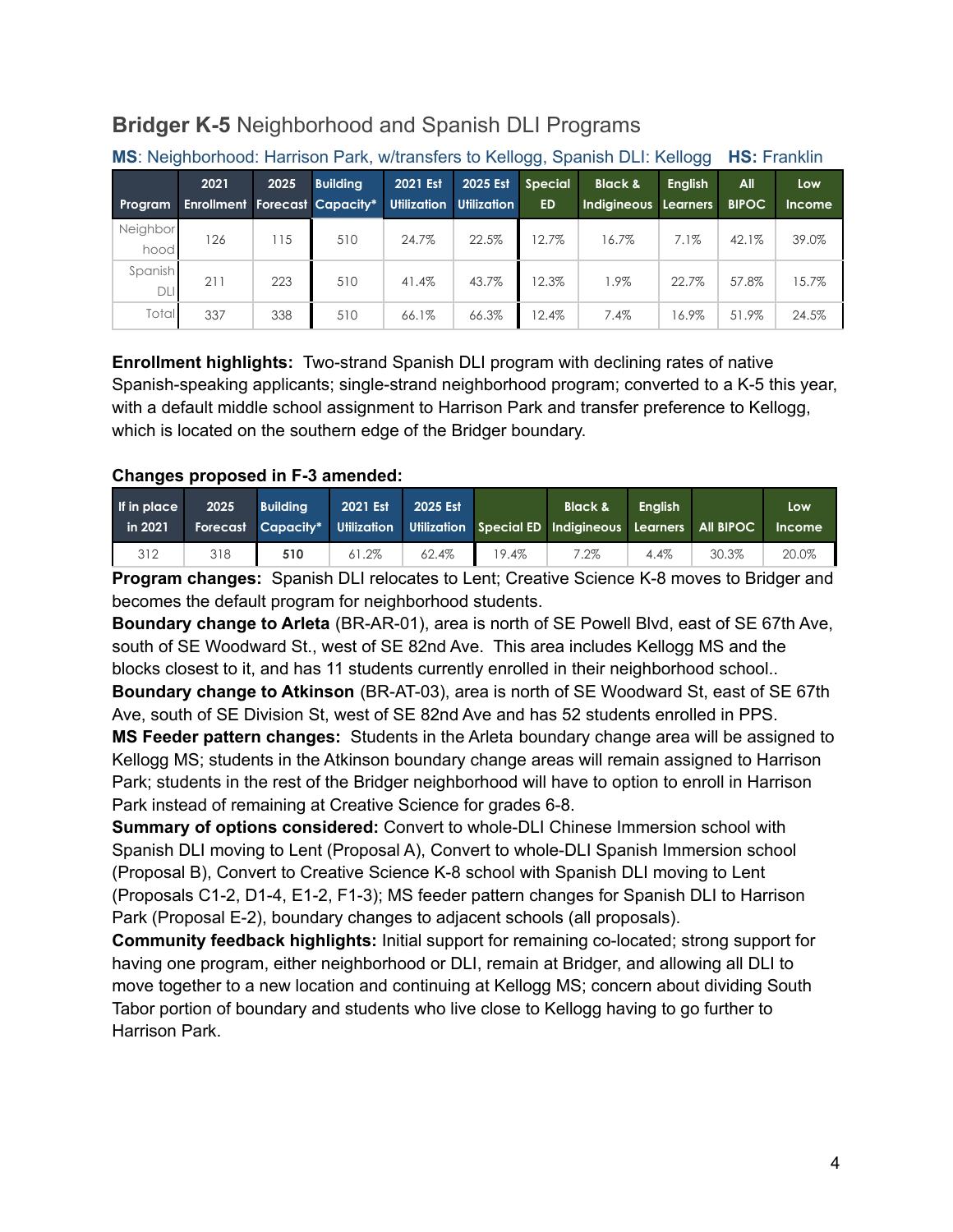## <span id="page-4-0"></span>**Creative Science K-8 School @Clark MS**: CSS **HS:** Based on home address

| 2021 | 2025 | <b>Building</b> | 2021 Est | 2025 Est |       | <b>Black &amp;</b>                                                                                     | <b>Enalish</b> |       | Low    |
|------|------|-----------------|----------|----------|-------|--------------------------------------------------------------------------------------------------------|----------------|-------|--------|
|      |      |                 |          |          |       | <b>Enrollment Forecast Capacity* Utilization Utilization Special ED Indigineous Learners All BIPOC</b> |                |       | Income |
| 419  | 452  | 495             | 84.6%    | 91.3%    | 21.5% | 4.3%                                                                                                   | 3.6%           | 26.7% | 4.4%   |

**Enrollment highlights:** A focus option program that enrolls all students through the annual lottery and hardship petition process. The school has been located at the Clark building since 2008 and attracts and retains fewer BIPOC, English Learner and low income students than surrounding schools.

#### **Changes proposed in F-3 amended:**

See Bridger table

Relocate to Bridger building; Bridger neighborhood students will have guaranteed access to the program and can opt-out to nearby Clark ES or Harrison Park MS; future transfer slots will be set to maintain 2 sections per grade level.

**Summary of options considered:** Relocate to Woodstock ES (Proposal A), Relocate to Arleta ES (Proposal B), Relocate to Bridger ES (Proposals C-1, D1-4, E1-2, F1-3)), Relocate to Bridger and convert to a K-5 structure with middle school students assigned to Harrison Park (Proposal C2)

**Community feedback highlights:** Strong support from CSS families for remaining a K-8 school; preference for remaining at Clark or moving to Bridger vs relocating to Woodstock or Arleta; continued concern that PPS stance to allow CSS to remain at K-8 would negatively impact Harrison Park MS.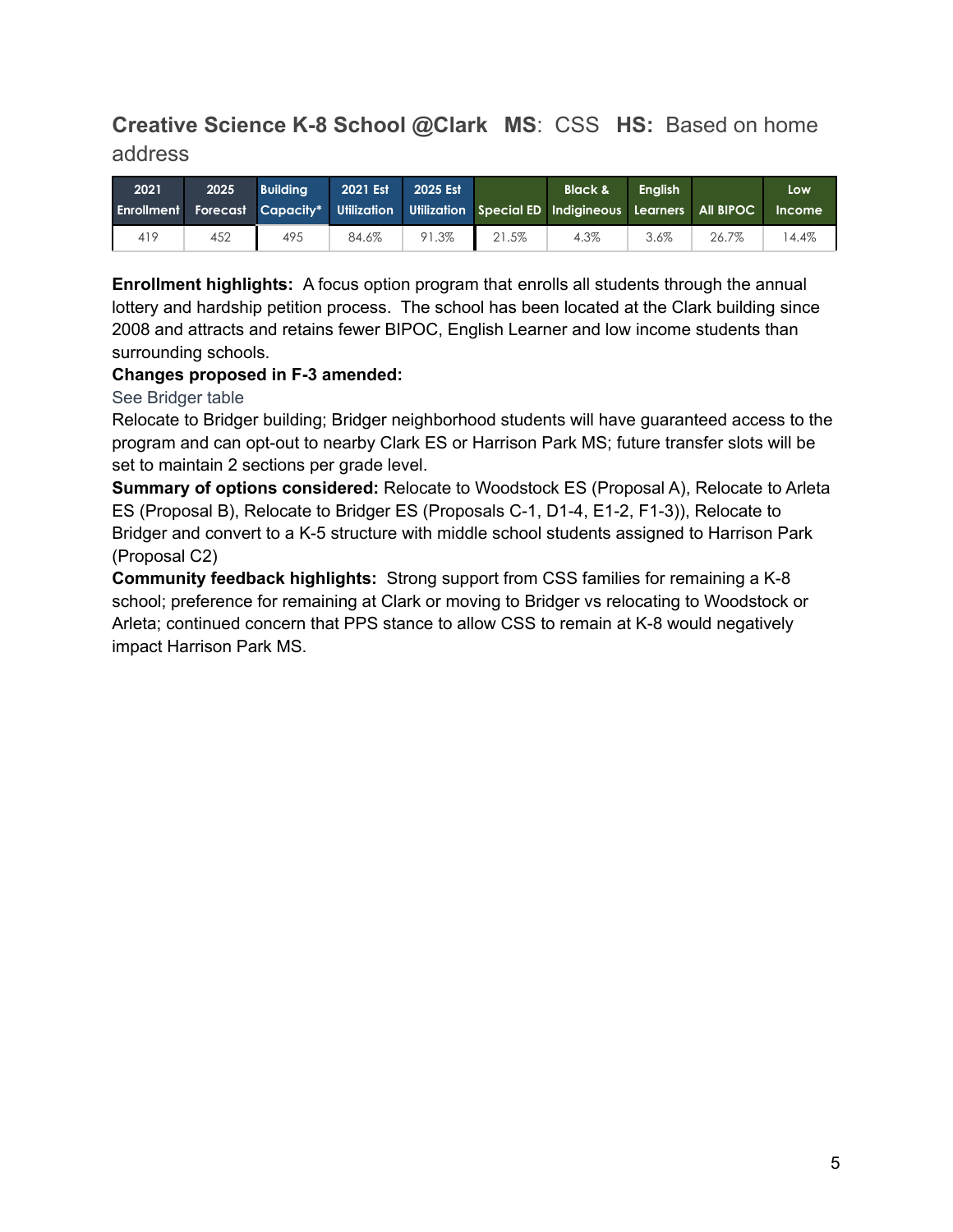## <span id="page-5-0"></span>**Creston K-5 MS:** Kellogg (beg 2021) **HS:** Franklin

| 2021 | 2025 | <b>Building</b> | 2021 Est | 2025 Est |       | <b>Black &amp;</b><br>Enrollment Forecast Capacity* Utilization Utilization Special ED Indigineous Learners All BIPOC | <b>Enalish</b> |       | Low<br><b>Income</b> |
|------|------|-----------------|----------|----------|-------|-----------------------------------------------------------------------------------------------------------------------|----------------|-------|----------------------|
| 250  | 225  | 339             | 73.7%    | 66.4%    | 22.0% | 3.2%                                                                                                                  | 6.4%           | 27.6% | 26.5%                |

**Enrollment highlights:** A small K-5 school converted from a K-8 this year and assigned to Kellogg MS. Hosts Deaf and Hard of Hearing program. A Head Start program is located at the Creston Annex. Classrooms leased to partner programs have been removed from building capacity and utilization estimates, to reflect that the main Creston building is one of the smallest in the region. Creston is nearly surrounded by focus option and DLI programs, resulting in a low rate of neighborhood students enrolling at the neighborhood school.

**Changes proposed in F-3 amended:** .

| If in place<br>in 2021 | 2025 | <b>Building</b> | 2021 Est | 2025 Est |       | <b>Black &amp;</b><br>Forecast Capacity* Utilization Utilization Special ED Indigineous Learners All BIPOC | <b>Enalish</b> |       | Low<br><b>Income</b> |
|------------------------|------|-----------------|----------|----------|-------|------------------------------------------------------------------------------------------------------------|----------------|-------|----------------------|
| 265                    | 254  | 339             | 78.2%    | 74.9%    | 22.3% | 3.4%                                                                                                       | $6.4\%$        | 27.9% | 25.2%                |

**Boundary change from Arleta** (AR-CR-03), area is north of SE Holgate Blvd, west of SE 60th Ave/SE Foster Rd. and has 7 students currently enrolled in PPS neighborhood schools. **MS Feeder pattern change to Hosford** with 98 students currently enrolled in PPS neighborhood schools.

**Summary of options considered:** MS Feeder pattern change to Hosford (Proposals B, E-1, F1-3), boundary changes to adjacent schools (all proposals).

**Community feedback highlights:** Strong support for remaining assigned to Kellogg and opposition to shift to Hosford; concern about small program and lack of options to increase enrollment by changes with schools to the west of Creston.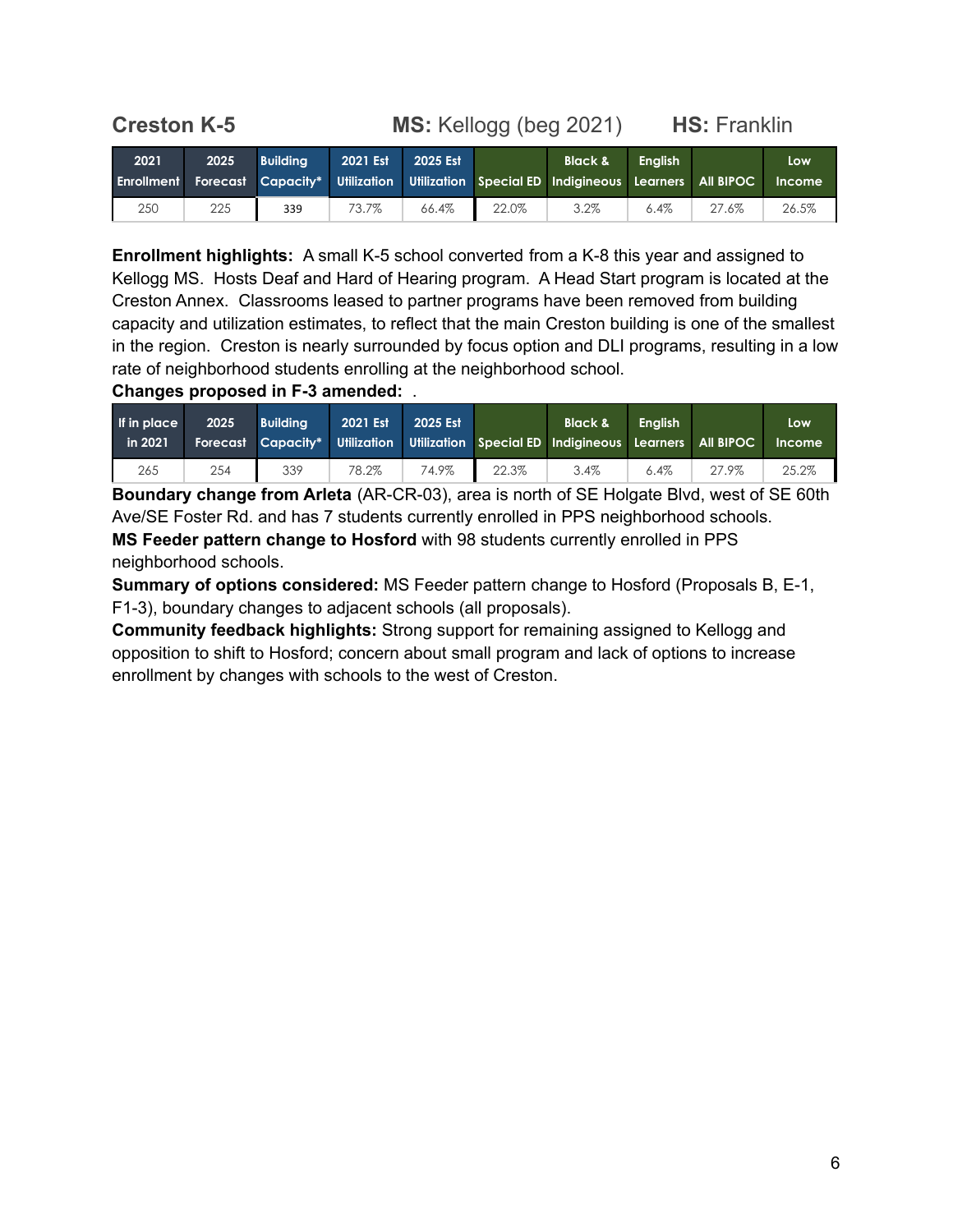<span id="page-6-0"></span>**Glencoe K-5** MS: Mt. Tabor HS: Franklin

| 2021 | 2025 | <b>Building</b> | 2021 Est | 2025 Est |       | <b>Black &amp;</b><br><b>Enrollment Forecast Capacity* Utilization Utilization Special ED Indigineous Learners All BIPOC</b> | <b>Enalish</b> |       | Low<br><b>Income</b> |
|------|------|-----------------|----------|----------|-------|------------------------------------------------------------------------------------------------------------------------------|----------------|-------|----------------------|
| 373  | 375  | 573             | 65.1%    | 65.4%    | 18.5% | 2.9%                                                                                                                         | 3.2%           | 20.6% | 1.4%                 |

**Enrollment highlights:** Glencoe has the largest resident K-5 enrollment in the region, but is located far from some of the smallest K-5 schools. It has had stable enrollment of about 3 strands per grade level.

#### **Changes proposed in F-3 amended:**

| If in place<br>in 2021 | 2025 | <b>Building</b> | 2021 Est | 2025 Est |       | <b>Black &amp;</b><br>Forecast Capacity* Utilization Utilization Special ED Indigineous Learners All BIPOC | <b>Enalish</b> |       | Low<br><b>Income</b> |
|------------------------|------|-----------------|----------|----------|-------|------------------------------------------------------------------------------------------------------------|----------------|-------|----------------------|
| 348                    | 364  | 573             | 60.7%    | 63.5%    | 19.0% | 3.2%                                                                                                       | 2.3%           | 19.5% | 1.0%                 |

**Boundary change to Vestal** (GL-VS-02), area is north of E. Burnside St and east of NE 60th Ave. and has 41 students currently enrolled in their neighborhood school.

**MS feeder pattern change to Harrison Park** for the students assigned to Vestal, representing 17 students currently enrolled in PPS neighborhood programs.

**Summary of options considered:** Boundary changes to adjacent schools (all proposals). **Community feedback highlights:** Opposition to proposed boundary change to more distant elementary and middle schools.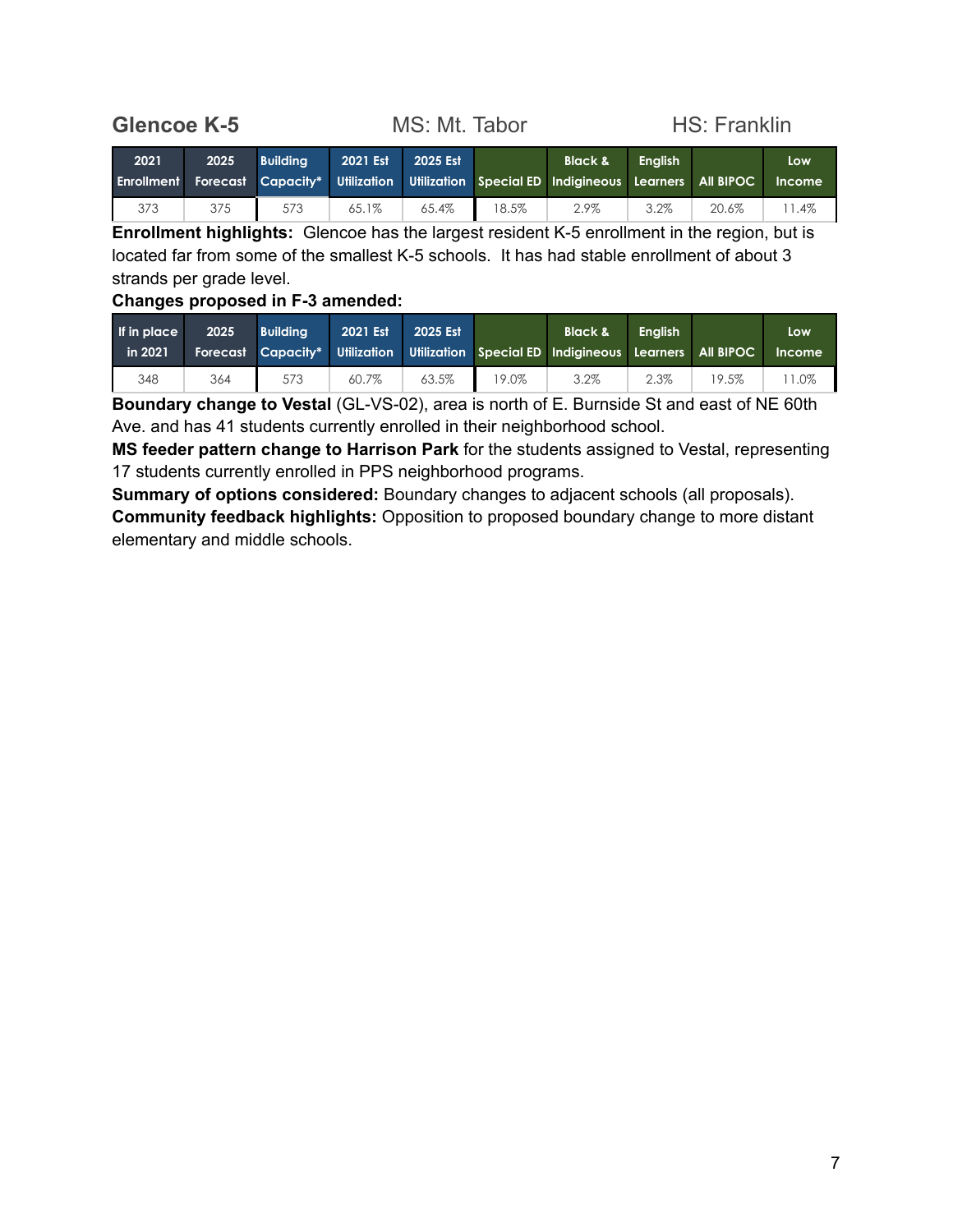# **McDaniel**

## <span id="page-7-0"></span>**Harrison Park K-8 MS**: Harrison Park **HS:**

| Program                | 2021<br><b>Enrollment Forecast Capacity*</b> | 2025 | <b>Building</b> | 2021 Est | 2025 Est<br>Utilization Utilization | <b>Special</b><br><b>ED</b> | <b>Black &amp;</b><br>Indigineous Learners | <b>English</b> | <b>All</b><br><b>BIPOC</b> | Low<br><b>Income</b> |
|------------------------|----------------------------------------------|------|-----------------|----------|-------------------------------------|-----------------------------|--------------------------------------------|----------------|----------------------------|----------------------|
| Chinesel<br><b>DLI</b> | 72                                           | 148  | 890             | 8.1%     | 16.6%                               | 8.3%                        | 4.2%                                       | 47.2%          | 75.0%                      | 19.0%                |
| Neighbor<br>hood       | 457                                          | 412  | 890             | 51.3%    | 46.3%                               | $17.1\%$                    | 28.4%                                      | 30.4%          | 77.7%                      | 49.3%                |
| Total                  | 529                                          | 560  | 890             | 59.4%    | 62.9%                               | 15.9%                       | 25.1%                                      | 32.7%          | 77.3%                      | 45.1%                |

**Enrollment highlights:** Harrison Park is the last neighborhood K-8 program in SE, and the PPS Board has designated it to convert to a middle school. It has the highest rate of BIPOC students of all SE schools, including a growing Chinese DLI program that serves only neighborhood students. The Harrison Park campus has the highest capacity of all schools in the region, not including high schools, and operated as a middle school until 2008 when it consolidated with Clark Elementary School. Bridger MS students are currently assigned to Harrison Park MS.

## **Changes proposed in F-3 amended:**

| <b>CLARK K-5</b> |  |  |
|------------------|--|--|
|                  |  |  |
|                  |  |  |

| <b>Program</b>   | If in place<br>in 2021 | 2025 | <b>Building</b><br><b>Forecast Capacity*</b> | 2021 Est<br>Utilization | 2025 Est<br><b>Utilization</b> | <b>Special</b><br><b>ED</b> | <b>Black &amp;</b><br>Indigineous Learners | <b>English</b> | All<br><b>BIPOC</b> | Low<br><b>Income</b> |
|------------------|------------------------|------|----------------------------------------------|-------------------------|--------------------------------|-----------------------------|--------------------------------------------|----------------|---------------------|----------------------|
| Chinese<br>DLI   | 72                     | 104  | 495                                          | 14.5%                   | 21.0%                          | 8.3%                        | 4.2%                                       | 47.2%          | 75.0%               | 11.1%                |
| Neighbor<br>hood | 277                    | 268  | 495                                          | 56.0%                   | 54.1%                          | 16.6%                       | 29.2%                                      | 31.8%          | 71.5%               | 52.4%                |
| Total            | 349                    | 372  | 495                                          | 70.5%                   | 75.2%                          | 14.9%                       | 24.1%                                      | 35.0%          | 72.2%               | 44.2%                |

## HARRISON PARK MS

| <b>Program</b>   | If in place<br>in 2021 | 2025 | <b>Building</b><br><b>Forecast Capacity*</b> | 2021 Est | 2025 Est<br>Utilization Utilization | <b>Special</b><br><b>ED</b> | <b>Black &amp;</b><br>Indigineous Learners | <b>English</b> | All<br><b>BIPOC</b> | Low<br><b>Income</b> |
|------------------|------------------------|------|----------------------------------------------|----------|-------------------------------------|-----------------------------|--------------------------------------------|----------------|---------------------|----------------------|
| Chinese<br>DLI   | 116                    | 168  | 890                                          | 13.0%    | 18.9%                               | 5.2%                        | 0.0%                                       | 4.3%           | 45.7%               | $6.9\%$              |
| Neighbor<br>hood | 442                    | 420  | 890                                          | 49.7%    | 47.2%                               | 19.2%                       | 14.5%                                      | 12.4%          | 51.6%               | 30.6%                |
| <b>Total</b>     | 558                    | 588  | 890                                          | 62.7%    | 66.1%                               | 16.3%                       | 11.5%                                      | 10.8%          | 50.4%               | 25.7%                |

**Grade reconfiguration:** Separate into two new schools, Clark K-5, made up of students from the current Harrison Park boundary and Chinese DLI program, and Harrison Park Middle School.

**Boundary change to Kellogg** (HP-BR-01)**,** area is south of SE Woodward St, east of SE 67th Ave, north of SE Powell Blvd, west of SE 82nd Ave and has 10 MS students currently enrolled in their neighborhood school..

**Boundary change from Mt. Tabor MS** (MT-HP-02), area is south of E. Burnside St and east of NE 60th Ave and has 17 MS students currently enrolled in their neighborhood school.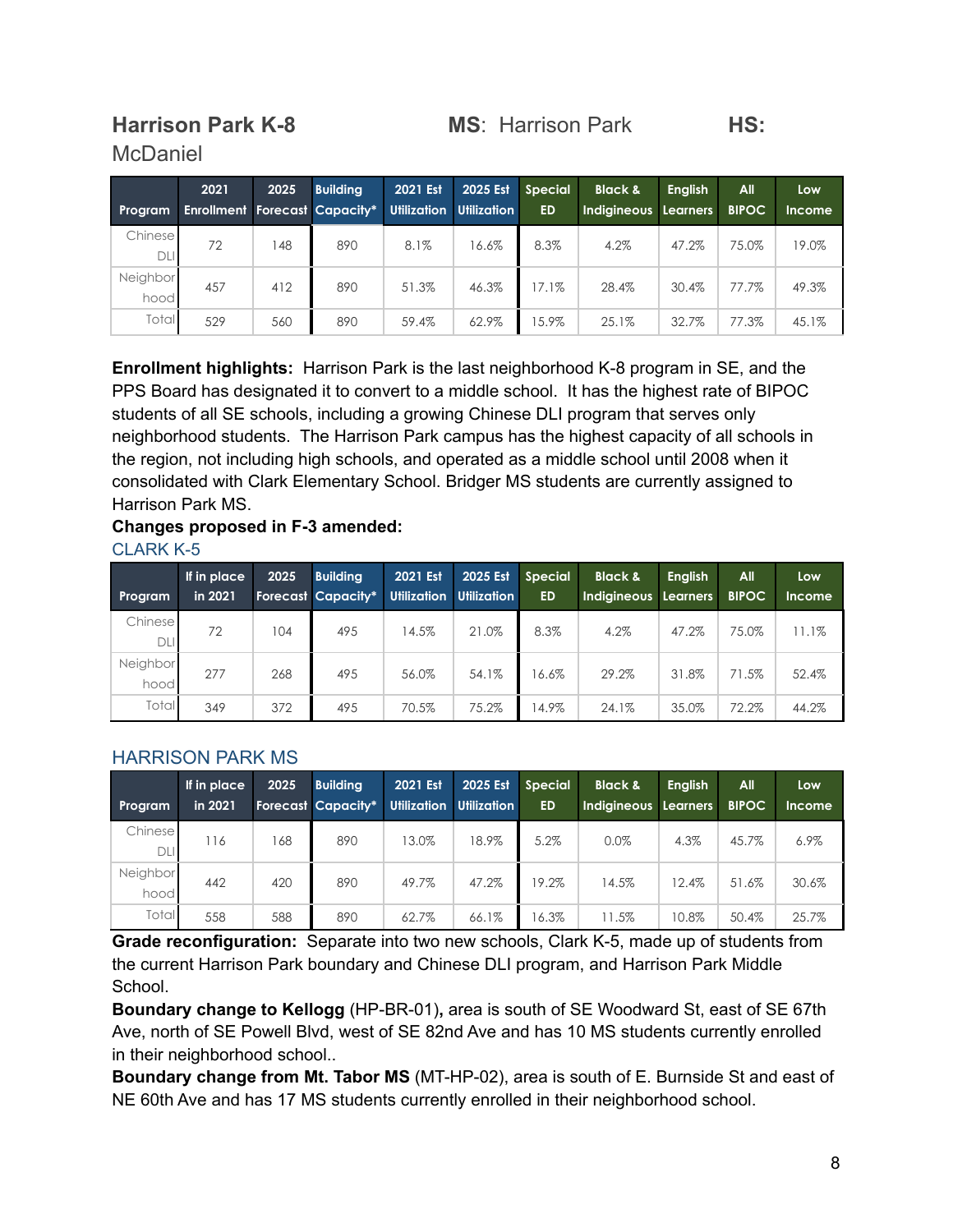**MS feeder change from Mt. Tabor MS**, made up of the current Atkinson neighborhood, with 94 MS students currently enrolled in their neighborhood school.

**MS feeder change from Roseway Heights MS**, made up of the Vestal neighborhood, with 119 MS students currently enrolled in their neighborhood school.

**Program change from Hosford MS**, the Woodstock Chinese DLI program with 116 currently enrolled MS students.

**Summary of options considered:**

**Neighborhood feeder schools**: Clark as the new K-5 location for Harrison Park students and feeder to Harrison Park MS (all proposals); K-5 and MS boundary changes with adjacent schools (all proposals except F1-3); Atkinson as a feeder school (D1-2); Lent as a feeder school (Proposals C1-2, D2-3); Bridger to Creative Science School K-8 (Proposals C1, D1-4, E1-3), Bridger/CSS as a feeder school (Proposal C2); Vestal as a feeder school (Proposals B, C1-2, D1-4, E1-2, F1-3).

**Immersion feeder schools:** Chinese DLI from Clark (Proposals A, C1-2, D1, E1, F1-3); Chinese DLI from Hosford (Proposals A, D1, E1, F1-3), Chinese DLI to Kellogg (Proposals D3, E2), Chinese DLI to Lane (Proposals B, D2); a portion of Spanish DLI from Kellogg/Mt. Tabor (Proposals C1-2); all of Spanish DLI from Kellogg/Mt. Tabor (Proposals A, B, D3-4, E2); Russian DLI from Lane (Proposal D2)

**Community feedback highlights:** Strong support for K-5 students moving to Clark K-5, including Chinese DLI, and continuing at Harrison Park MS; concern about changing demographics with new neighborhood and program students coming to the school and potential impact on Title I resources.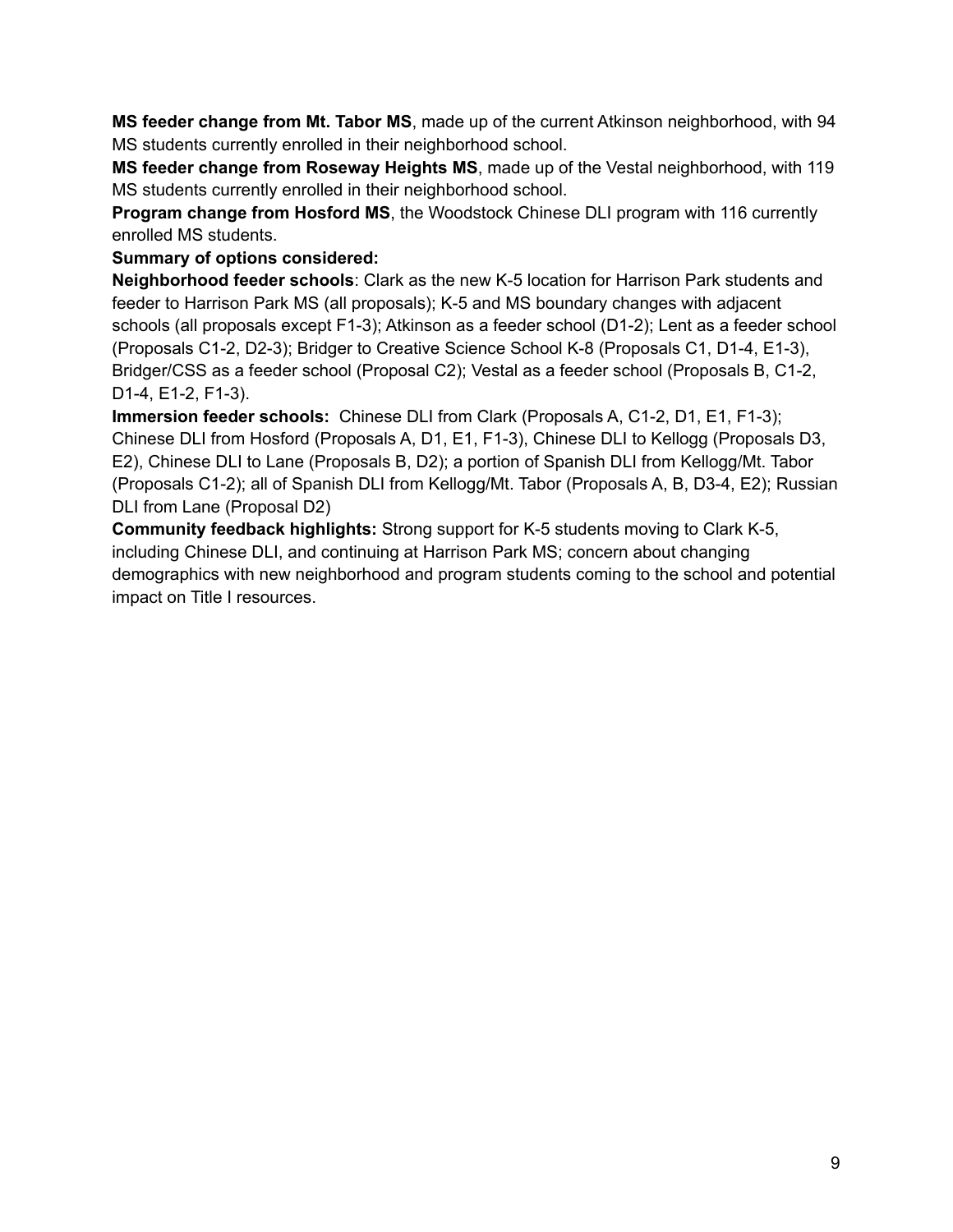## <span id="page-9-0"></span>**Hosford MS** neighborhood and Chinese DLI programs **HS:** Cleveland

|                  | 2021                                 | 2025 | <b>Building</b> | 2021 Est | 2025 Est                       | <b>Special</b> | <b>Black &amp;</b>   | <b>English</b> | All          | Low           |
|------------------|--------------------------------------|------|-----------------|----------|--------------------------------|----------------|----------------------|----------------|--------------|---------------|
| Program          | <b>Enrollment Forecast Capacity*</b> |      |                 |          | <b>Utilization Utilization</b> | <b>ED</b>      | Indigineous Learners |                | <b>BIPOC</b> | <b>Income</b> |
| Chinese<br>DLI   | 116                                  | 124  | 696             | 16.7%    | 17.8%                          | 5.2%           | 0.0%                 | 4.3%           | 45.7%        | 7.2%          |
| Neighbor<br>hood | 513                                  | 495  | 696             | 73.7%    | 71.1%                          | 16.8%          | 6.0%                 | 5.8%           | 26.7%        | 23.8%         |
| Total            | 629                                  | 619  | 696             | 90.4%    | 88.9%                          | 14.7%          | 4.9%                 | 5.5%           | 30.2%        | 20.4%         |

**Enrollment highlights:** Hosford has seen enrollment near or above 100% of capacity in recent years. Neighborhood feeder schools are Abernethy, Buckman, Grout and Woodstock, as well as the Woodstock Chinese DLI program.

**Changes proposed in F-3 amended:**

| Program           | If in place<br>in 2021 | 2025 | <b>Building</b><br><b>Forecast Capacity* Utilization Utilization</b> | 2021 Est | 2025 Est Special | <b>ED</b> | <b>Black &amp;</b><br>Indigineous Learners BIPOC | <b>Enalish</b> | All   | Low<br><b>Income</b> |
|-------------------|------------------------|------|----------------------------------------------------------------------|----------|------------------|-----------|--------------------------------------------------|----------------|-------|----------------------|
| Neighbor<br>hoodl | 536                    | 479  | 696                                                                  | 77.0%    | 68.8%            | 7.0%      | 5.6%                                             | $6.7\%$        | 28.5% | 22.3%                |

**Boundary change to Lane**, made up of Woodstock neighborhood, with 82 current MS students currently enrolled in their neighborhood school.

**Boundary change from Kellogg**, made up of Creston neighborhood, with 98 current MS students currently enrolled in their neighborhood school..

**Program change to Harrison Park**, the Woodstock Chinese DLI program with 116 currently enrolled students.

#### **Summary of options considered:**

**Neighborhood feeder changes:** Atkinson as a feeder to Hosford (Proposal A), Creston as a feeder to Hosford (Proposals B, E-1, F1-3), Woodstock as a feeder to Lane (D2, F3), Woodstock to Creative Science School K-8 (Proposal A).

**Immersion feeder changes:** Clark Chinese DLI as a feeder to Hosford (Proposal D4); Chinese DLI to Harrison Park (Proposals A, D1, E1, F1-3); Chinese DLI to Kellogg (D3, E2), Chinese DLI to Lane (Proposals B, D2).

**Community feedback highlights:** Strong support for Chinese DLI remaining in Woodstock, and strong concern that other Hosford feeder schools were not included in the process, limiting the possible enrollment solutions. If Chinese DLI moves to Harrison Park, community members have asked to have transportation, since it will be a more distant school for many students. Lane is a closer school for some community members, which could help alleviate some of the transportation challenges that occurred this year.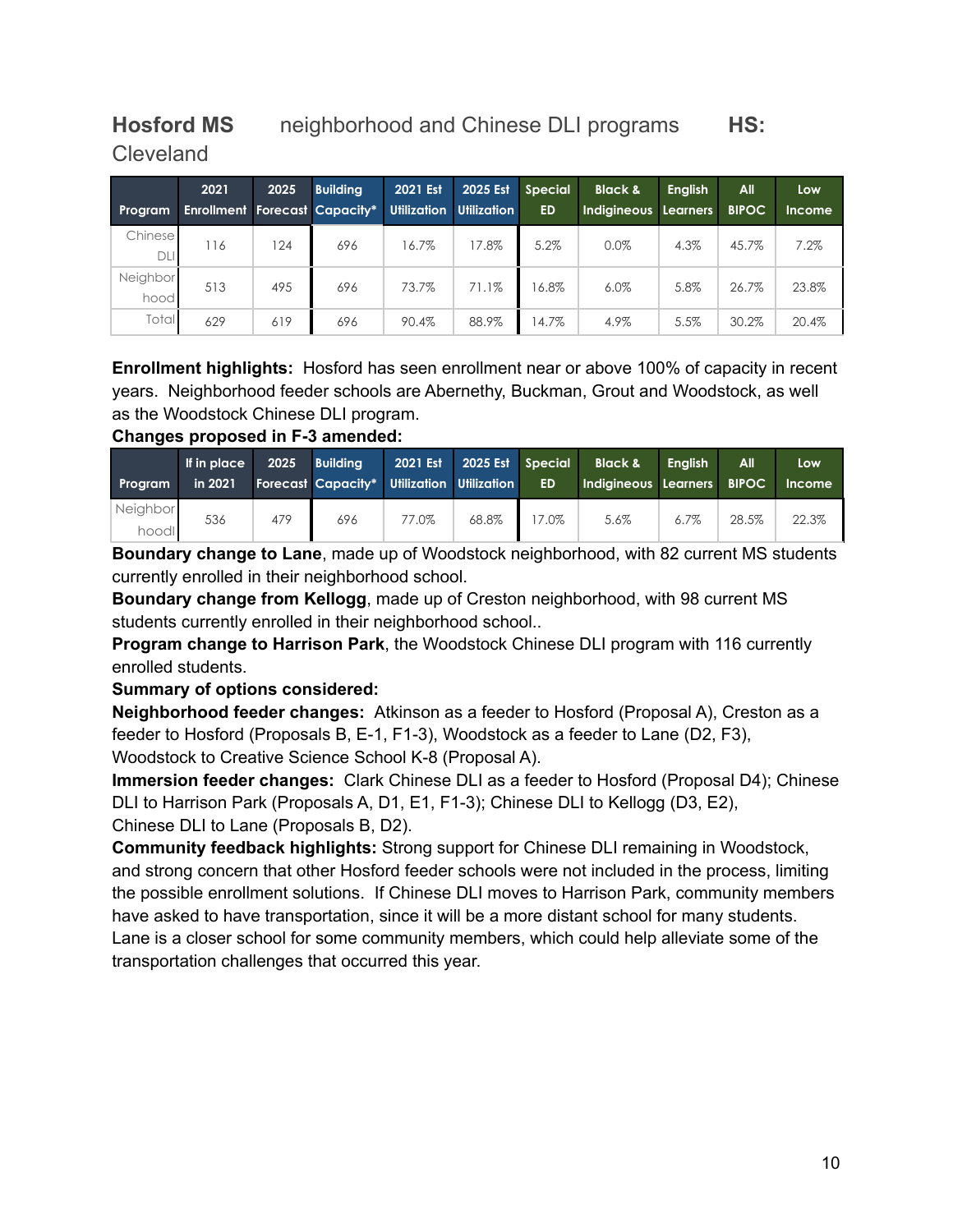## <span id="page-10-0"></span>**Kellogg MS** neighborhood and Spanish DLI programs **HS:** Franklin

| Program               | 2021<br><b>Enrollment Forecast Capacity*</b> | 2025 | <b>Building</b> | 2021 Est | 2025 Est<br>Utilization Utilization | <b>Special</b><br><b>ED</b> | <b>Black &amp;</b><br>Indigineous Learners | <b>English</b> | All<br><b>BIPOC</b> | Low<br><b>Income</b> |
|-----------------------|----------------------------------------------|------|-----------------|----------|-------------------------------------|-----------------------------|--------------------------------------------|----------------|---------------------|----------------------|
| Neighbor<br>hood      | 533                                          | 572  | 778             | 68.5%    | 73.5%                               | 19.7%                       | 6.6%                                       | 9.8%           | 49.2%               | 32.6%                |
| Spanish<br><b>DLI</b> | 151                                          | 155  | 778             | 19.4%    | 19.9%                               | 15.9%                       | 4.6%                                       | 20.5%          | 76.2%               | 17.9%                |
| Total                 | 684                                          | 727  | 778             | 87.9%    | 93.4%                               | 18.9%                       | 6.2%                                       | 12.2%          | 55.2%               | 29.6%                |

**Enrollment highlights:** Kellogg opened this year, with neighborhood feeder schools Arleta, Creston, Lent and Marysville and Spanish DLI from Bridger and Lent. The Kellogg building is within its own attendance area, so Bridger neighborhood students who live closest to the school were allowed priority transfers. Kellogg enrollment is above the target of 80% utilization. **Changes proposed in F-3 amended:**

| <b>Program</b>        | If in place<br>in 2021 | 2025 | <b>Building</b><br><b>Forecast Capacity*</b> | 2021 Est<br><b>Utilization</b> | 2025 Est<br><b>Utilization</b> | <b>Special</b><br><b>ED</b> | <b>Black &amp;</b><br>Indigineous Learners | <b>Enalish</b> | All<br><b>BIPOC</b> | Low<br><b>Income</b> |
|-----------------------|------------------------|------|----------------------------------------------|--------------------------------|--------------------------------|-----------------------------|--------------------------------------------|----------------|---------------------|----------------------|
| Neighbor<br>hood      | 439                    | 472  | 778                                          | 56.4%                          | 60.7%                          | 20.5%                       | 6.8%                                       | 10.3%          | 52.2%               | 36.2%                |
| Spanish<br><b>DLI</b> | 220                    | 222  | 778                                          | 28.3%                          | 28.5%                          | 15.5%                       | 3.2%                                       | 20.0%          | 71.4%               | 22.3%                |
| Total                 | 659                    | 694  | 778                                          | 84.7%                          | 89.2%                          | 18.8%                       | 5.6%                                       | 13.5%          | 58.6%               | 31.6%                |

**Boundary change to Hosford,** made up of Creston neighborhood, with 98 current MS students currently enrolled in their neighborhood school.

**Boundary changes to Lane** (KG-LN-03, KG-LN-04), areas on the southern edge of Kellogg's boundary with 10 current MS students currently enrolled in their neighborhood school.

**Program change from Mt. Tabor,** Spanish DLI that feeds from Atkinson with 69 current MS students.

#### **Summary of options considered:**

**Neighborhood feeder changes:** Atkinson to Kellogg (Proposals B, C 1-2), Arleta to Creative Science K-8 (Proposal B), Creston to Hosford (Proposals B, E1, F1-3)

**Immersion feeder changes:** Chinese DLI to Kellogg (Proposals D3, E2); Atkinson Spanish DLI as a feeder to Kellogg (C1-2, D1-2, E1, F1-3); Lent Spanish DLI to Harrison Park (Proposals A, C1-2, D1-2, E1, F1-3), Bridger Spanish DLI to Harrison Park (Proposal B, D1-2, E2)

**Community feedback highlights:** Strong support from all current feeder communities to remain in Kellogg, particularly Spanish DLI and Creston.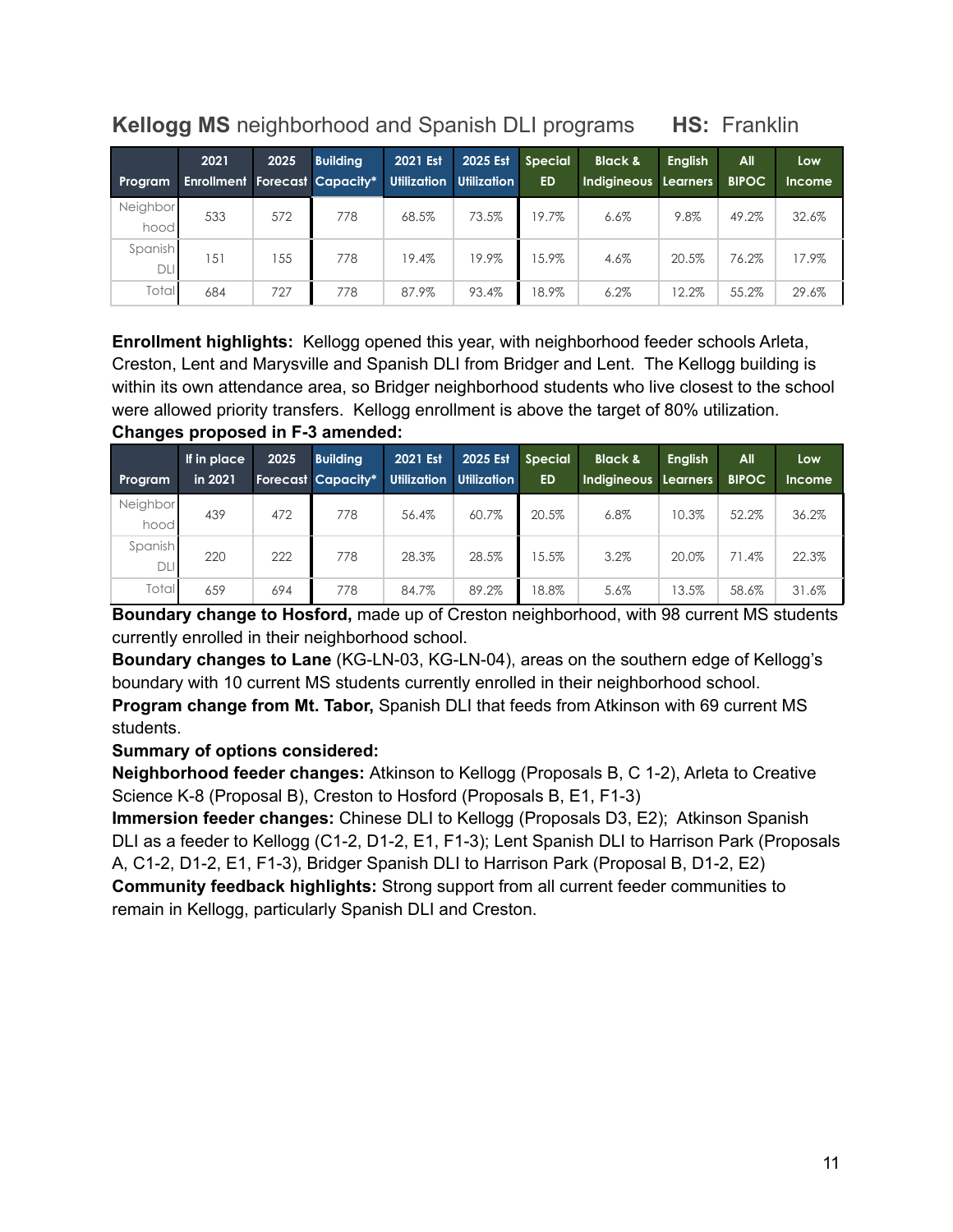## <span id="page-11-0"></span>**Kelly K-5** neighborhood and Russian DLI programs **MS:** Lane **HS: Franklin**

|                  | 2021                                 | 2025 | <b>Building</b> | 2021 Est           | 2025 Est    | <b>Special</b> | <b>Black &amp;</b>   | <b>English</b> | All          | Low    |
|------------------|--------------------------------------|------|-----------------|--------------------|-------------|----------------|----------------------|----------------|--------------|--------|
| <b>Program</b>   | <b>Enrollment Forecast Capacity*</b> |      |                 | <b>Utilization</b> | Utilization | <b>ED</b>      | Indigineous Learners |                | <b>BIPOC</b> | Income |
| Neighbor<br>hood | 238                                  | 231  | 670             | 35.5%              | 34.5%       | 22.3%          | 19.7%                | 27.7%          | 71.8%        | 53.1%  |
| Russian<br>DLI   | 134                                  | 214  | 670             | 20.0%              | 31.9%       | 6.0%           | 0.0%                 | 78.4%          | 9.7%         | 37.5%  |
| Totall           | 372                                  | 445  | 670             | 55.5%              | 66.4%       | 16.4%          | 12.6%                | 46.0%          | 49.4%        | 46.5%  |

**Enrollment highlights:** Kelly neighborhood program has one of the highest concentrations of BIPOC students in the region. The Russian DLI program serves mostly students who live outside PPS, and has been shrinking from two-to-one strand per grade level.

**Changes proposed in F-3 amended:** None

**Summary of options considered: Feeder pattern change from Lane to Harrison Park MS. Community feedback highlights:** Limited input received.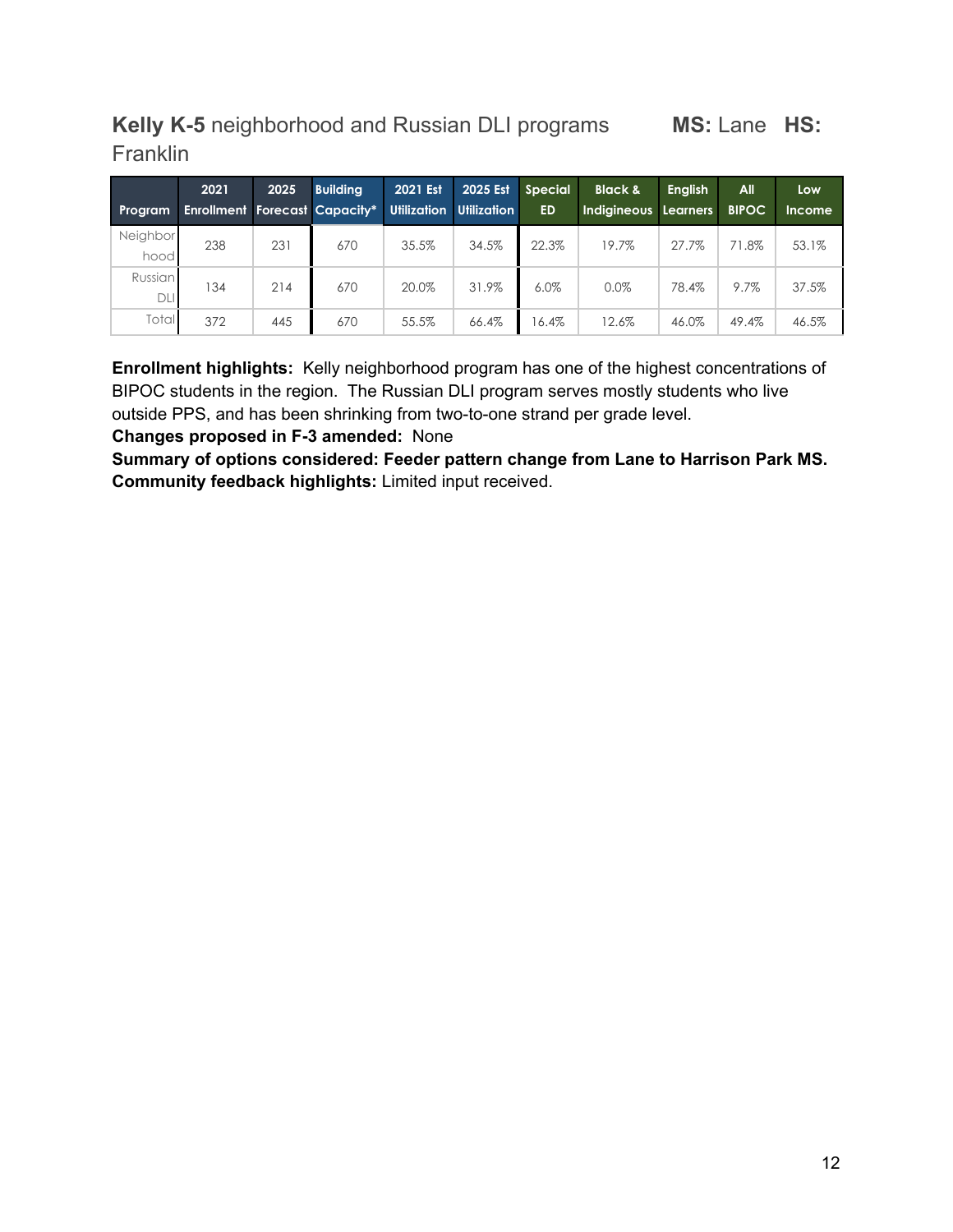## <span id="page-12-0"></span>**Lane MS** neighborhood and Russian DLI programs **HS:** Cleveland, **Franklin**

|                       | 2021                                 | 2025 | <b>Building</b> | 2021 Est | 2025 Est                       | <b>Special</b> | <b>Black &amp;</b>   | <b>English</b> | All          | Low           |
|-----------------------|--------------------------------------|------|-----------------|----------|--------------------------------|----------------|----------------------|----------------|--------------|---------------|
| <b>Program</b>        | <b>Enrollment Forecast Capacity*</b> |      |                 |          | <b>Utilization Utilization</b> | <b>ED</b>      | Indigineous Learners |                | <b>BIPOC</b> | <b>Income</b> |
| Neighbor<br>hood      | 322                                  | 308  | 770             | 41.8%    | 40.0%                          | 22.7%          | 13.4%                | 17.7%          | 68.3%        | 47.1%         |
| Russian<br><b>DLI</b> | 41                                   | 55   | 770             | 5.3%     | 7.1%                           | 9.8%           | 4.9%                 | 39.0%          | 4.9%         | 26.5%         |
| Total                 | 363                                  | 363  | 770             | 47.1%    | 47.1%                          | 21.2%          | 12.4%                | 20.1%          | 61.1%        | 44.7%         |

**Enrollment highlights:** Lane has the smallest resident student population of all the SE middle schools. The majority of students from Kelly Russian DLI return to their home districts for middle school. Lane hosts the district's ACCESS Academy, grade 6-8, which will be moving to a new location next year. Lane students feed to two high schools: students from the smallest of its neighborhood feeders, Whitman, go to Cleveland, while Kelly, Woodmere and Russian DLI students go to Franklin.

#### **Changes proposed in F-3 amended:**

| Program               | If in place<br>in 2021 | 2025 | <b>Building</b><br>Forecast Capacity* | 2021 Est | 2025 Est<br>Utilization Utilization | <b>Special</b><br><b>ED</b> | <b>Black &amp;</b><br>Indigineous Learners | <b>English</b> | All<br><b>BIPOC</b> | Low<br><b>Income</b> |
|-----------------------|------------------------|------|---------------------------------------|----------|-------------------------------------|-----------------------------|--------------------------------------------|----------------|---------------------|----------------------|
| Neighbor<br>hood      | 472                    | 543  | 770                                   | 61.3%    | 70.5%                               | 22.0%                       | 11.2%                                      | 12.3%          | 55.5%               | 36.4%                |
| Russian<br><b>DLI</b> | 41                     | 55   | 770                                   | 5.3%     | 7.1%                                | 9.8%                        | 4.9%                                       | 39.0%          | 4.9%                | 26.8%                |
| <b>Total</b>          | 513                    | 598  | 770                                   | 66.6%    | 77.7%                               | 21.1%                       | 10.7%                                      | 14.4%          | 51.5%               | 35.7%                |

**Boundary change from Hosford**, made up of Woodstock neighborhood, with 82 current MS students currently enrolled in their neighborhood school.

**Boundary changes from Kellogg** (KG-LN-03, KG-LN-04), areas on the northern edge of Lane's boundary with 10 MS students currently enrolled in their neighborhood school.

**Boundary change from Sellwood** (SW-LN-02), area on the eastern edge of Lane's boundary with 32 MS students currently enrolled in their neighborhood school.

#### **Summary of options considered:**

**Neighborhood feeder changes:** All of Lewis to Lane (Proposals C1-2, D1, D3, E1-2), portion of Lewis to Lane-not including K-8 boundary change area (Proposal F1), portion of Arleta to Lane (Proposal F2), Woodstock to Lane (D2, F3)

**Immersion feeder changes:** Chinese DLI to Lane (Proposals B, D2), Russian DLI from Lane to Harrison Park (Proposal D2)

**Community feedback highlights:** Support for increasing neighborhood vs expanding through adding another DLI program; support for changes that increase the cohorts in Whitman and Woodmere feeder schools.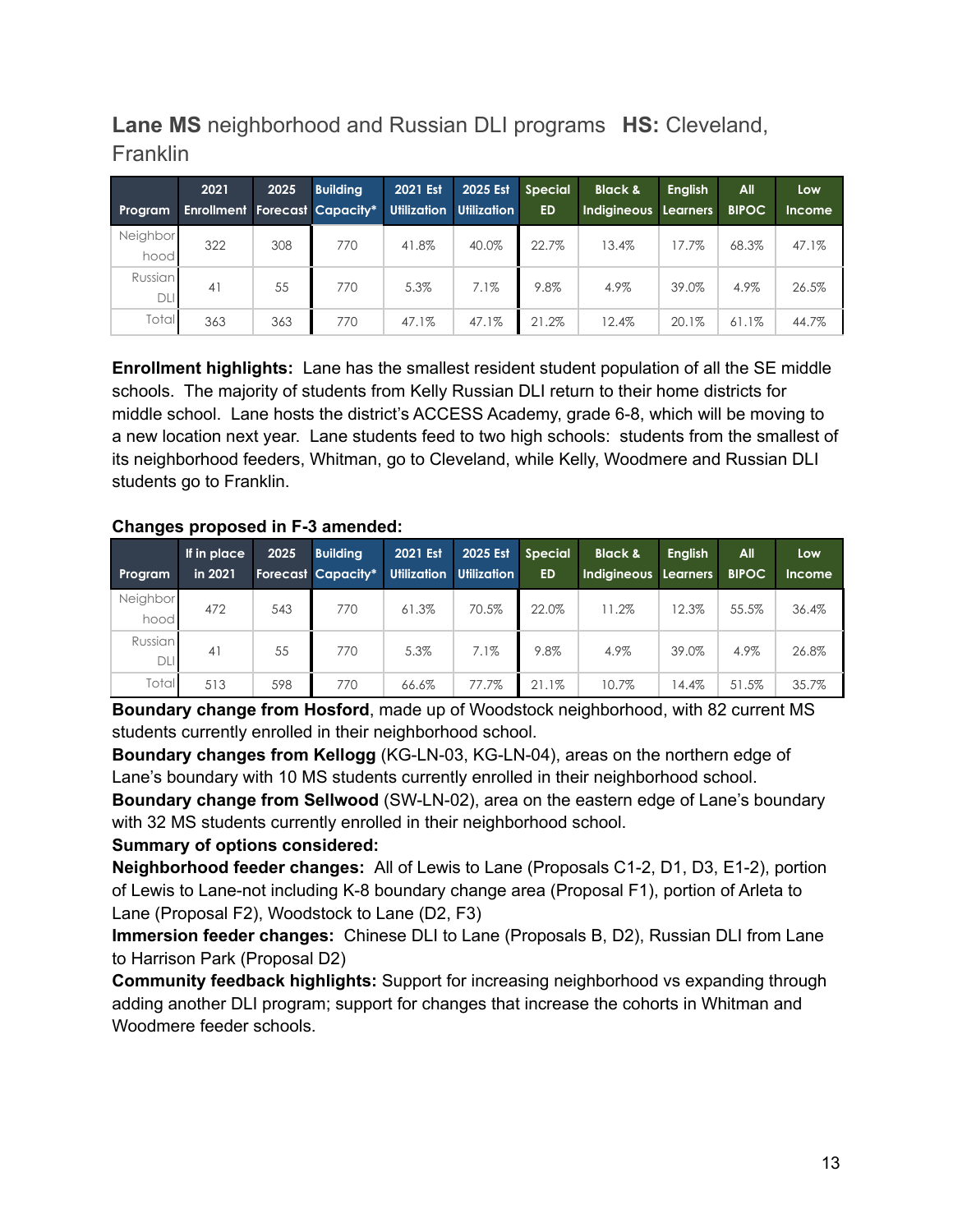| Program          | 2021<br><b>Enrollment Forecast Capacity*</b> | 2025 | <b>Building</b> | 2021 Est<br>Utilization | 2025 Est<br><b>Utilization</b> | <b>Special</b><br><b>ED</b> | <b>Black &amp;</b><br>Indigineous Learners | <b>Enalish</b> | All<br><b>BIPOC</b> | <b>Low</b><br><b>Income</b> |
|------------------|----------------------------------------------|------|-----------------|-------------------------|--------------------------------|-----------------------------|--------------------------------------------|----------------|---------------------|-----------------------------|
| Neighbor<br>hood | 151                                          | 154  | 632             | 23.9%                   | 24.4%                          | 11.9%                       | 13.9%                                      | 27.2%          | 64.9%               | 55.0%                       |
| Spanish<br>DLI   | 126                                          | 123  | 632             | 19.9%                   | 19.5%                          | 19.0%                       | 2.4%                                       | 54.0%          | 73.8%               | 36.7%                       |
| Total            | 277                                          | 277  | 632             | 43.8%                   | 43.8%                          | $15.1\%$                    | 8.7%                                       | 39.4%          | 68.9%               | 46.5%                       |

<span id="page-13-0"></span>**Lent K-5** Neighborhood and Spanish DLI Programs **MS:** Kellogg **HS:** Franklin

**Enrollment highlights:** Lent has a small neighborhood program and a single strand Spanish DLI program. Enrollment has declined over the past several years.

## **Changes proposed in F-3 amended:**

| <b>Program</b>   | If in place<br>in 2021 | 2025 | <b>Building</b><br><b>Forecast Capacity*</b> | 2021 Est<br><b>Utilization</b> | 2025 Est<br><b>Utilization</b> | <b>Special</b><br><b>ED</b> | <b>Black &amp;</b><br>Indigineous | <b>English</b><br>Learners | <b>All</b><br><b>BIPOC</b> | <b>Low</b><br><b>Income</b> |
|------------------|------------------------|------|----------------------------------------------|--------------------------------|--------------------------------|-----------------------------|-----------------------------------|----------------------------|----------------------------|-----------------------------|
| Neighbor<br>hood | 157                    | 181  | 632                                          | 24.8%                          | 28.6%                          | 11.5%                       | 14.0%                             | 27.4%                      | 68.2%                      | 58.6%                       |
| Spanish<br>DLI   | 396                    | 346  | 632                                          | 62.7%                          | 54.7%                          | 14.6%                       | $1.8\%$                           | 30.8%                      | 60.4%                      | 24.0%                       |
| Total            | 553                    | 527  | 632                                          | 87.5%                          | 83.4%                          | 13.7%                       | 5.2%                              | 29.8%                      | 62.6%                      | 35.3%                       |

**NOTE:** Neighborhood students who do enroll in Spanish DLI will be assigned to Marysville. **Reconfiguration:** Convert to a whole-DLI model by adding two strands of Spanish DLI from Bridger and combining the Lent neighborhood program with Marysville. Future Lent students will have guaranteed placement in Spanish DLI, or can opt-in to Marysville, where bus service will be provided. Kellogg will remain the middle school for Lent neighborhood students, whether they are enrolled in whole- DLI at Lent or whole-neighborhood at Marysville.

**Summary of options considered:** Boundary changes with nearby schools (all proposals except F1-3); Whole-DLI expansion with non-DLI students at Marysville (Proposals A, B, E1-2, F1-3); Neighborhood MS feeder pattern change to Harrison Park (Proposals C1-2, D2, E2); Spanish DLI feeder pattern change to Harrison Park (Proposals Proposals A, C1-2, E2) **Community feedback highlights:** Both opposition and support for whole-school DLI; concern about neighborhood families being displaced to a further school; strong support for remaining assigned to Lent.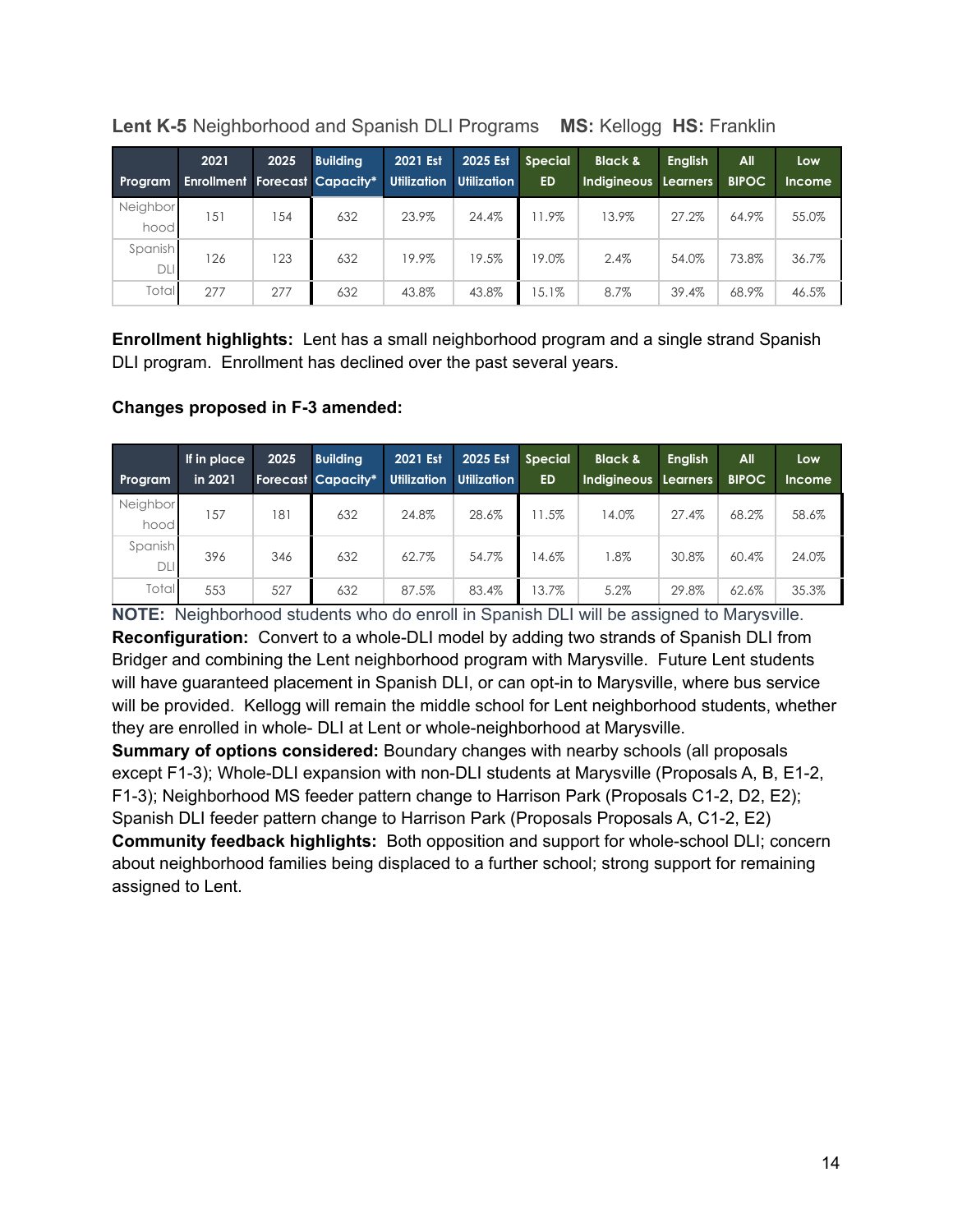<span id="page-14-0"></span>

| <b>Lewis K-5</b> |      |                 |          | <b>MS: Sellwood</b> | <b>HS: Cleveland</b> |                                                                                                                       |                |       |               |  |
|------------------|------|-----------------|----------|---------------------|----------------------|-----------------------------------------------------------------------------------------------------------------------|----------------|-------|---------------|--|
| 2021             | 2025 | <b>Building</b> | 2021 Est | 2025 Est            |                      | <b>Black &amp;</b><br>Enrollment Forecast Capacity* Utilization Utilization Special ED Indigineous Learners All BIPOC | <b>Enalish</b> |       | Low<br>Income |  |
| 337              | 358  | 444             | 75.9%    | 80.6%               | 18.7%                | $1.2\%$                                                                                                               | $2.1\%$        | 19.0% | 15.5%         |  |

**Enrollment highlights:** Lewis enrollment has exceeded target utilization of 80% in recent years. The school hosts two Special Ed focus classrooms

#### **Changes proposed in F-3 amended:**

| If in place<br>in 2021 | 2025 | <b>Building</b> | 2021 Est | 2025 Est |       | <b>Black &amp;</b><br>Forecast Capacity* Utilization Utilization Special ED Indigineous Learners All BIPOC | <b>Enalish</b> |       | Low<br>Income |
|------------------------|------|-----------------|----------|----------|-------|------------------------------------------------------------------------------------------------------------|----------------|-------|---------------|
| 286                    | 281  | 444             | 64.4%    | 63.3%    | 18.2% | 0.7%                                                                                                       | 2.4%           | 19.9% | 12.6%         |

**Boundary change to Whitman** (LW-WT-01), the area west of SE 52nd Ave and east of SE 57th avenue with 54 students currently enrolled in their neighborhood school.

**Summary of options considered:** Boundary changes with Woodstock, Whitman and/or Woodmere (all proposals); MS feeder changes: all of Lewis to Lane (Proposals C1-2, D1, D3, E1-2), portion of Lewis to Lane-not including K-8 boundary change area (Proposal F1). **Community feedback highlights:** Strong opposition to schools west of Lewis being left out of the process; strong opposition to split feeder between Sellwood and Lane, and for boundary changes with Woodstock; mixed responses to boundary change to Whitman/Lane, which are closer schools for some students.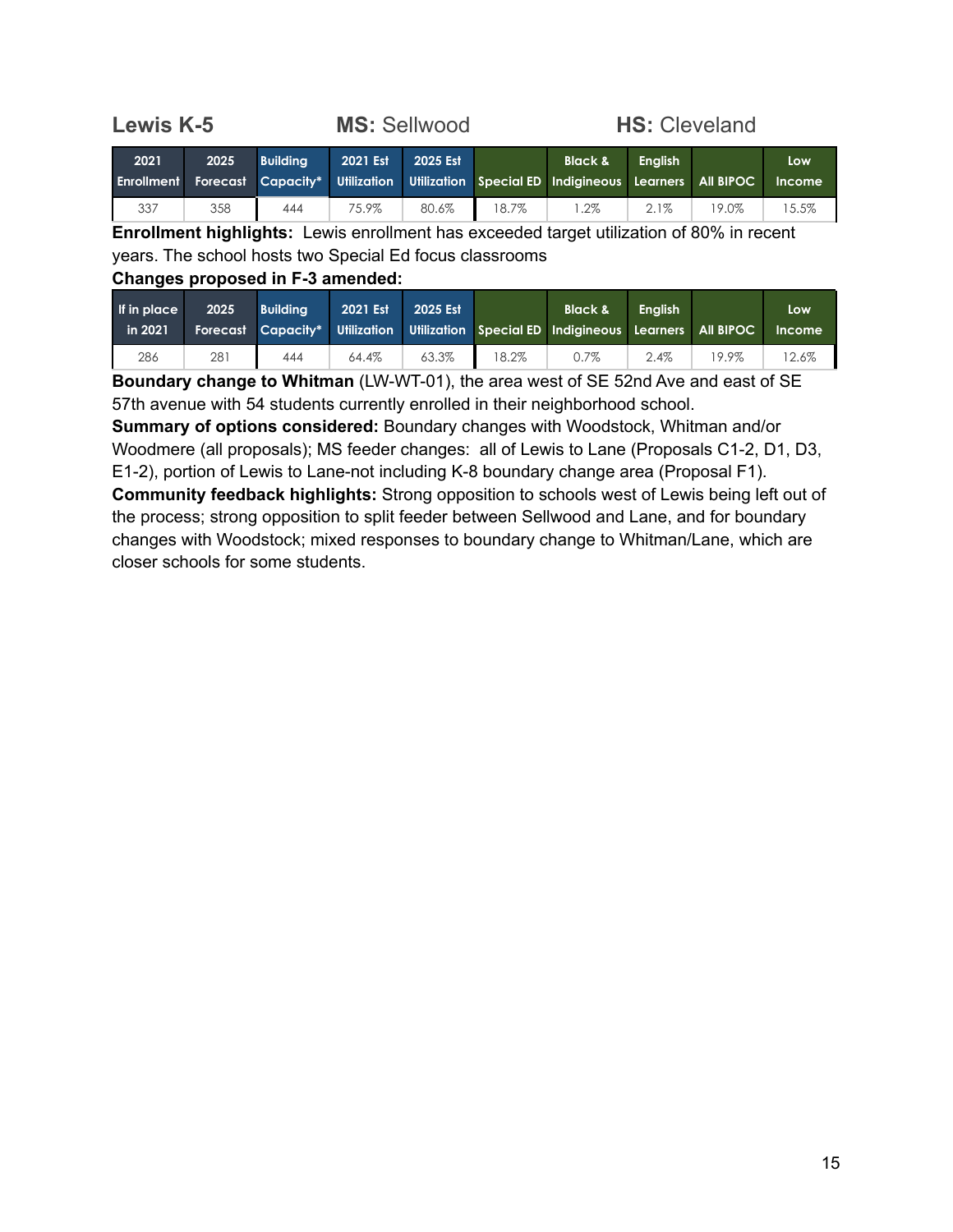<span id="page-15-0"></span>

**Marysville K-5 MS:** Kellogg (beg. 2021) **HS:** Franklin

| 2021 | 2025 | <b>Building</b> | 2021 Est | 2025 Est |       | <b>Black &amp;</b><br><b>Enrollment Forecast Capacity* Utilization Utilization Special ED Indigineous Learners All BIPOC</b> | <b>Enalish</b> |       | Low<br>Income |
|------|------|-----------------|----------|----------|-------|------------------------------------------------------------------------------------------------------------------------------|----------------|-------|---------------|
| 248  | 246  | 533             | 46.5%    | 46.2%    | 19.8% | 5.6%                                                                                                                         | 14.9%          | 50.0% | 47.5%         |

**Enrollment highlights:** Marysville converted to a K-5 this year, with MS students assigned to Kellogg. It is a small K-5 school with few options to increase enrollment from adjacent schools, which are also small. It hosts a Special Ed focus classroom and PK program.

#### **Changes proposed in F-3 amended:**

| <b>If in place</b><br>in 2021 | 2025 | <b>Building</b> | 2021 Est | 2025 Est |       | <b>Black &amp;</b><br>Forecast Capacity* Utilization Utilization Special ED Indigineous Learners All BIPOC | <b>Enalish</b> |       | Low<br><b>Income</b> |
|-------------------------------|------|-----------------|----------|----------|-------|------------------------------------------------------------------------------------------------------------|----------------|-------|----------------------|
| 260                           | 281  | 533             | 48.8%    | 52.7%    | 20.8% | 5.4%                                                                                                       | 16.2%          | 50.4% | 46.7%                |

**Note:** Does not include Lent neighborhood students who do not enroll in Spanish DLI.

**Boundary change from Arleta** (AR-MV-04), the area is east of SE 72nd Ave/north of SE Boise St. with 14 students currently enrolled in their neighborhood school.

**Boundary change to Arleta** (MV-AR-04), the area is east of 72nd Ave with 6 students currently enrolled in their neighborhood school.

**Boundary change to Woodmere:** (MV-WM-02), the area is east of 82nd Ave and south of SE Foster Rd with 6 students currently enrolled in their neighborhood school.

**Receive future Lent students who do not enroll in DLI:** Enrollment impact to be determined. **Summary of options considered:** Boundary changes with adjacent schools (All proposals); receive future Lent students who do not enroll in DLI (Proposals A, B, E1, F1-3).

**Community feedback highlights:** Concerns about walkability factor for some proposed boundary changes, request to keep Native American multi-generational housing east of 82nd assigned to Marysville and maintain Kellogg as the feeder middle school.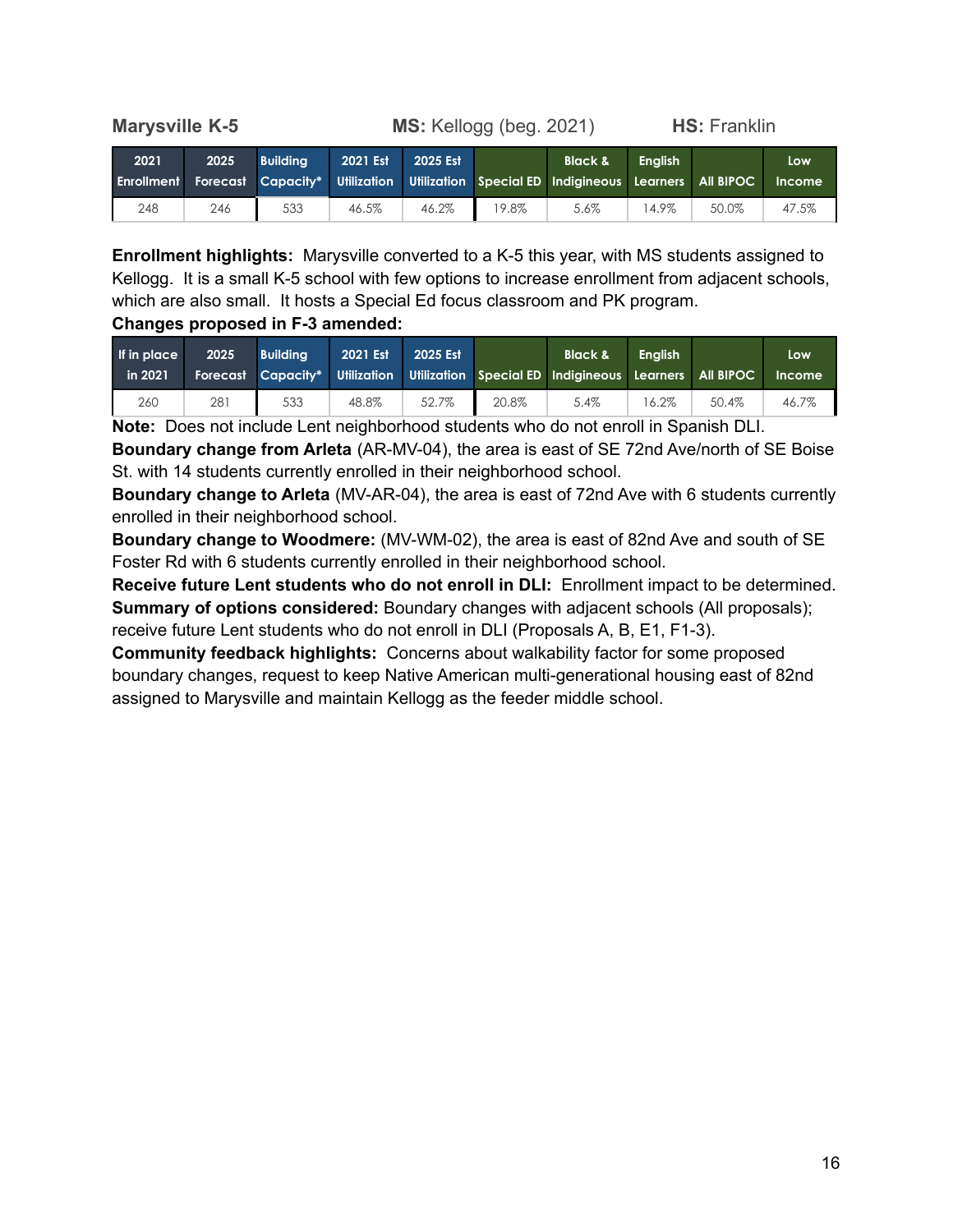## <span id="page-16-0"></span>**Mt. Tabor MS** neighborhood, Japanese and SpanishDLI programs

| <b>Program</b>   | 2021<br><b>Enrollment</b> | 2025 | <b>Building</b><br>Forecast Capacity* | 2021 Est<br><b>Utilization</b> | 2025 Est<br><b>Utilization</b> | <b>Special</b><br><b>ED</b> | <b>Black &amp;</b><br><b>Indigineous</b> | <b>English</b><br>Learners | All<br><b>BIPOC</b> | Low<br><b>Income</b> |
|------------------|---------------------------|------|---------------------------------------|--------------------------------|--------------------------------|-----------------------------|------------------------------------------|----------------------------|---------------------|----------------------|
| Japanese<br>DLI  | 249                       | 273  | 682                                   | 36.5%                          | 40.0%                          | 8.8%                        | 0.4%                                     | 2.4%                       | 14.1%               | 4.4%                 |
| Neighbor<br>hood | 327                       | 320  | 682                                   | 47.9%                          | 46.9%                          | 21.1%                       | 2.1%                                     | 2.8%                       | 22.3%               | 10.8%                |
| Spanish<br>DLI   | 69                        | 67   | 682                                   | 10.1%                          | 9.8%                           | 14.5%                       | 0.0%                                     | 18.8%                      | 60.9%               | 21.8%                |
| Total            | 645                       | 660  | 682                                   | 94.6%                          | 96.8%                          | 15.6%                       | $1.2\%$                                  | 4.4%                       | 23.3%               | 9.6%                 |

## **HS:** Franklin and Grant

**Enrollment highlights:** The school has operated at or above 100% utilization for several years. It houses several programs that feed to two different high schools: Atkinson and Glencoe neighborhood programs and Atkinson Spanish DLI articulate to Franklin HS, while Richmond Japanese DLI and the Creston Deaf and Hard of Hearing program articulate to Grant. **Changes proposed in F-3 amended:**

| Program          | If in place,<br>2021 | 2025 | <b>Building</b><br><b>Forecast Capacity*</b> | <b>2021 Est</b><br><b>Utilization</b> | 2025 Est<br><b>Utilization</b> | <b>Special</b><br><b>ED</b> | <b>Black &amp;</b><br>Indigineous Learners | <b>English</b> | All<br><b>BIPOC</b> | Low<br><b>Income</b> |
|------------------|----------------------|------|----------------------------------------------|---------------------------------------|--------------------------------|-----------------------------|--------------------------------------------|----------------|---------------------|----------------------|
| Japanese<br>DLI  | 252                  | 273  | 682                                          | 37.0%                                 | 40.0%                          | 8.7%                        | 0.4%                                       | 2.4%           | 13.9%               | 3.6%                 |
| Neighbor<br>hood | 227                  | 183  | 682                                          | 33.3%                                 | 26.8%                          | 22.5%                       | 2.6%                                       | 3.5%           | 25.1%               | 11.5%                |
| Total            | 479                  | 456  | 682                                          | 70.2%                                 | 66.9%                          | 15.2%                       | $1.5\%$                                    | 2.9%           | 19.2%               | 7.4%                 |

**Boundary change to Harrison Park:** (MT-HP-02), area is south of E. Burnside St and east of NE 60th Ave and has 17 MS students currently enrolled in their neighborhood school.

**MS feeder change to Harrison Park,** , made up of the current Atkinson neighborhood, with 94 MS students currently enrolled in their neighborhood school.

**Program change to Kellogg,** Spanish DLI that feeds from Atkinson with 69 current MS students.

#### **Summary of options considered:**

**Neighborhood feeder changes:** Atkinson to Harrison Park (Proposals D1-2, E1, F1-3), to Hosford (Proposal A), to Kellogg (Proposals B, C 1-2); Vestal from Roseway Heights. **Immersion feeder changes:** Spanish DLI to Harrison Park (Proposals A, B, D3-4, E2), to Kellogg (C1-2, D1-2, E1, F1-3).

**Community feedback highlights:** Opposition to boundary change to Harrison Park; support for Spanish DLI move to Kellogg vs Harrison Park.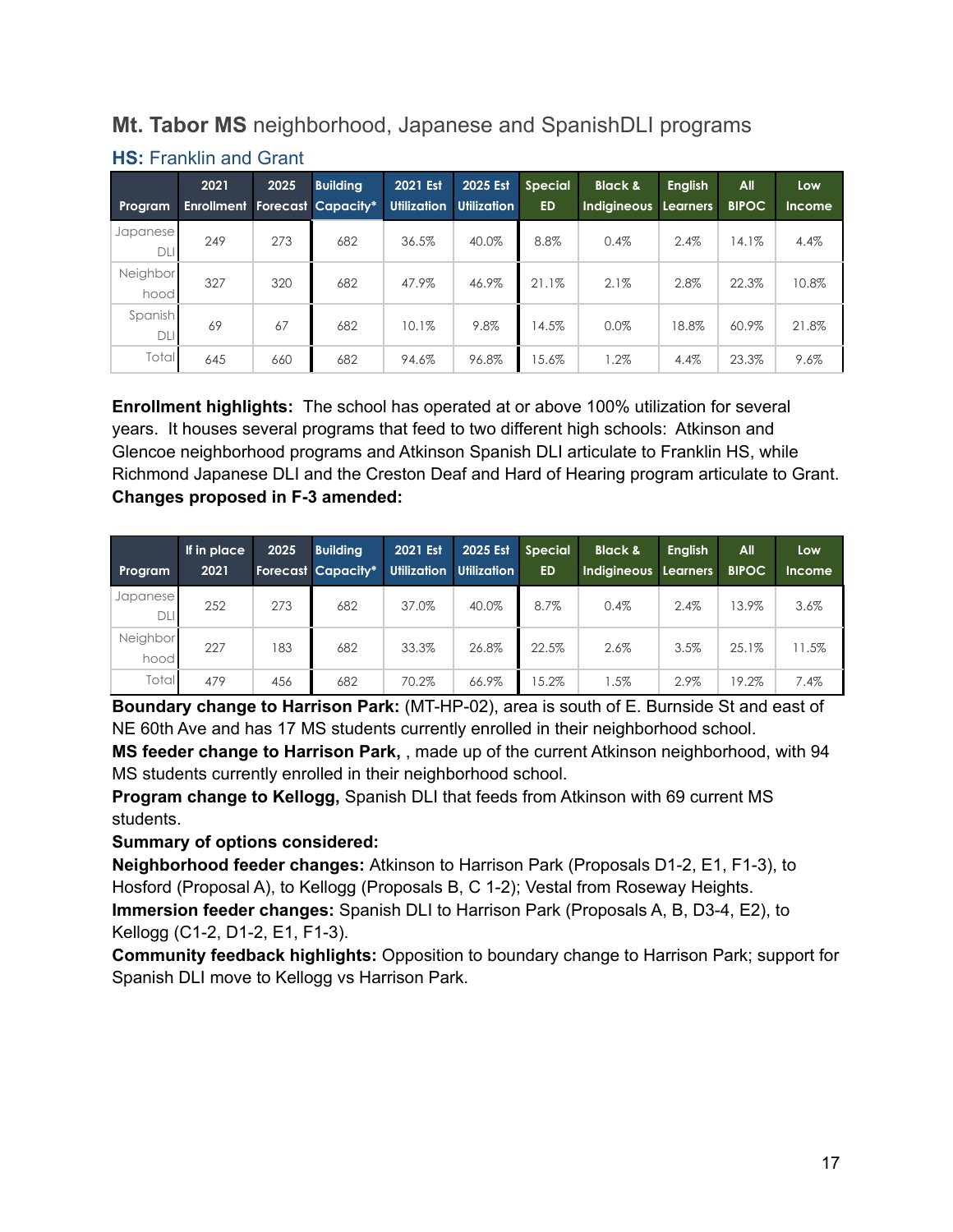## <span id="page-17-0"></span>**Roseway Heights** neighborhood, Spanish and Vietnamese DLI programs

| Program            | 2021 | 2025 | <b>Buildina</b><br><b>Enrollment Forecast Capacity*</b> | 2021 Est<br><b>Utilization</b> | 2025 Est<br><b>Utilization</b> | <b>Special</b><br><b>ED</b> | <b>Black &amp;</b><br>Indigineous Learners | <b>English</b> | All<br><b>BIPOC</b> | Low<br><b>Income</b> |
|--------------------|------|------|---------------------------------------------------------|--------------------------------|--------------------------------|-----------------------------|--------------------------------------------|----------------|---------------------|----------------------|
| Neighbor<br>hood   | 483  | 479  | 803                                                     | 60.1%                          | 59.7%                          | 15.9%                       | 14.5%                                      | 8.1%           | 48.7%               | 36.0%                |
| Spanish<br>DLI     | 106  | 82   | 803                                                     | 13.2%                          | 10.2%                          | 18.9%                       | 4.7%                                       | 36.8%          | 81.1%               | 39.8%                |
| Vietname<br>se DLI | 15   | 81   | 803                                                     | 1.9%                           | 10.1%                          | 13.3%                       | 0.0%                                       | 20.0%          | 93.3%               | 33.3%                |
| Total              | 604  | 642  | 803                                                     | 75.2%                          | 80.0%                          | 16.4%                       | 12.4%                                      | 13.4%          | 55.5%               | 36.6%                |
|                    |      |      |                                                         |                                |                                |                             |                                            |                |                     |                      |

**Enrollment highlights:** Roseway Heights is adjacent to K-8 schools in NE, so will be part of the next phase of enrollment balancing.

**Changes proposed in F-3 amended:**

| Program               | If in place<br>in 2021 | 2025 | <b>Building</b><br><b>Forecast Capacity*</b> | 2021 Est. | 2025 Est<br>Utilization Utilization | <b>Special</b><br><b>ED</b> | <b>Black &amp;</b><br><b>Indigineous</b> | <b>English</b><br><b>Learners</b> | <b>All</b><br><b>BIPOC</b> | Low<br>Income |
|-----------------------|------------------------|------|----------------------------------------------|-----------|-------------------------------------|-----------------------------|------------------------------------------|-----------------------------------|----------------------------|---------------|
| Neighbor<br>hood      | 402                    | 388  | 803                                          | 50.1%     | 48.3%                               | 15.7%                       | 14.2%                                    | 8.5%                              | 49.0%                      | 31.8%         |
| Spanish<br><b>DLI</b> | 107                    | 82   | 803                                          | 13.3%     | 10.2%                               | 19.6%                       | 4.7%                                     | 37.4%                             | 81.3%                      | 39.6%         |
| Vietname<br>se DLI    | 15                     | 81   | 803                                          | 1.9%      | 10.1%                               | 13.3%                       | 0.0%                                     | 20.0%                             | 93.3%                      | 33.3%         |
| Total                 | 524                    | 551  | 803                                          | 65.3%     | 68.6%                               | 16.4%                       | 11.8%                                    | 14.7%                             | 56.9%                      | 33.5%         |
|                       |                        |      |                                              |           |                                     |                             |                                          |                                   |                            |               |

**Neighborhood MS feeder change to Harrison Park**, made up of the Vestal neighbor with 199 MS students currently enrolled in their neighborhood school.

**Summary of options considered:** MS feeder change to Harrison Park (All proposals except A); MS feeder change to Mt. Tabor MS (Proposal A)

**Community feedback highlights:** Limited input received; no known objections to proposal.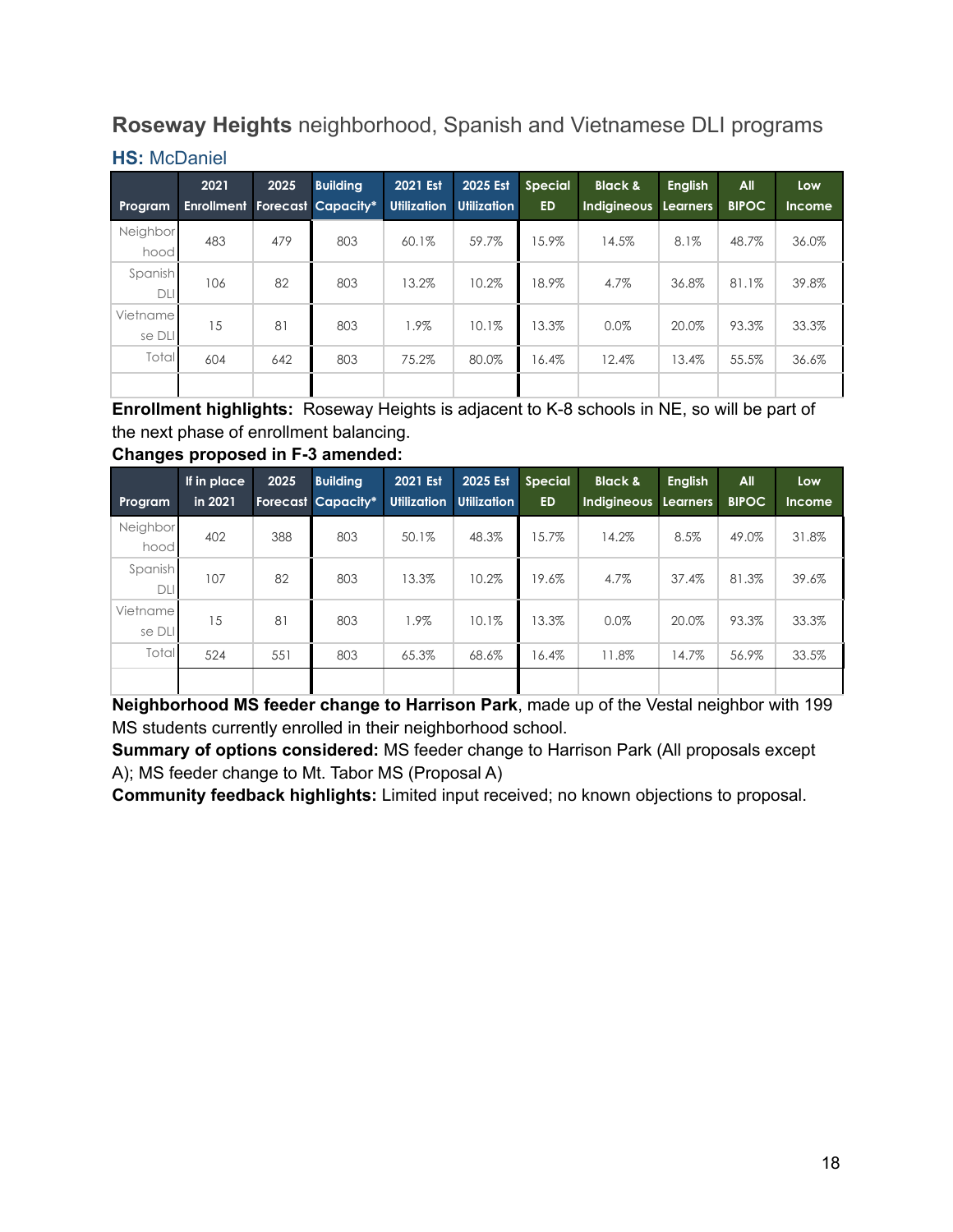<span id="page-18-0"></span>**Vestal K-5 MS:** Roseway Heights **HS:** McDaniel **2021 2025 Building 2021 Est 2025 Est Black & English Low**

**Enrollment Forecast Capacity\* Utilization Utilization Special ED Indigineous Learners All BIPOC Income** 207 205 481 43.0% 42.6% 20.8% 12.1% 10.6% 52.2% 44.7%

**Enrollment highlights:** Vestal is one of the smallest K-5 schools in the region. It hosts both a Special Ed focus classroom and the district's ACCESS Academy grades 1-5, which will be moving to a new location next year.

#### **Changes proposed in F-3 amended:** .

| If in place<br>in 2021 | 2025 | <b>Building</b> | 2021 Est | 2025 Est |       | <b>Black &amp;</b><br>Forecast Capacity* Utilization Utilization Special ED Indigineous Learners All BIPOC | . Enalish <sup>1</sup> |       | Low<br><b>Income</b> |
|------------------------|------|-----------------|----------|----------|-------|------------------------------------------------------------------------------------------------------------|------------------------|-------|----------------------|
|                        | 274  | 554             | 56.3%    | 57.0%    | 20.3% | 1.1%                                                                                                       | 10.0%                  | 46.9% | 34.7%                |

**Boundary change from Glencoe** (GL-VS-02), area is north of E. Burnside St and east of NE 60th Ave. and has 41 students currently enrolled in their neighborhood school.

**MS feeder change to Harrison Park**, made up of the Vestal neighborhood, with 119 MS students currently enrolled in their neighborhood school.

**Summary of options considered:** MS feeder change to Harrison Park (All proposals except A); MS feeder change to Mt. Tabor MS (Proposal A)

**Community feedback highlights:** Limited input received; no known objections to proposal.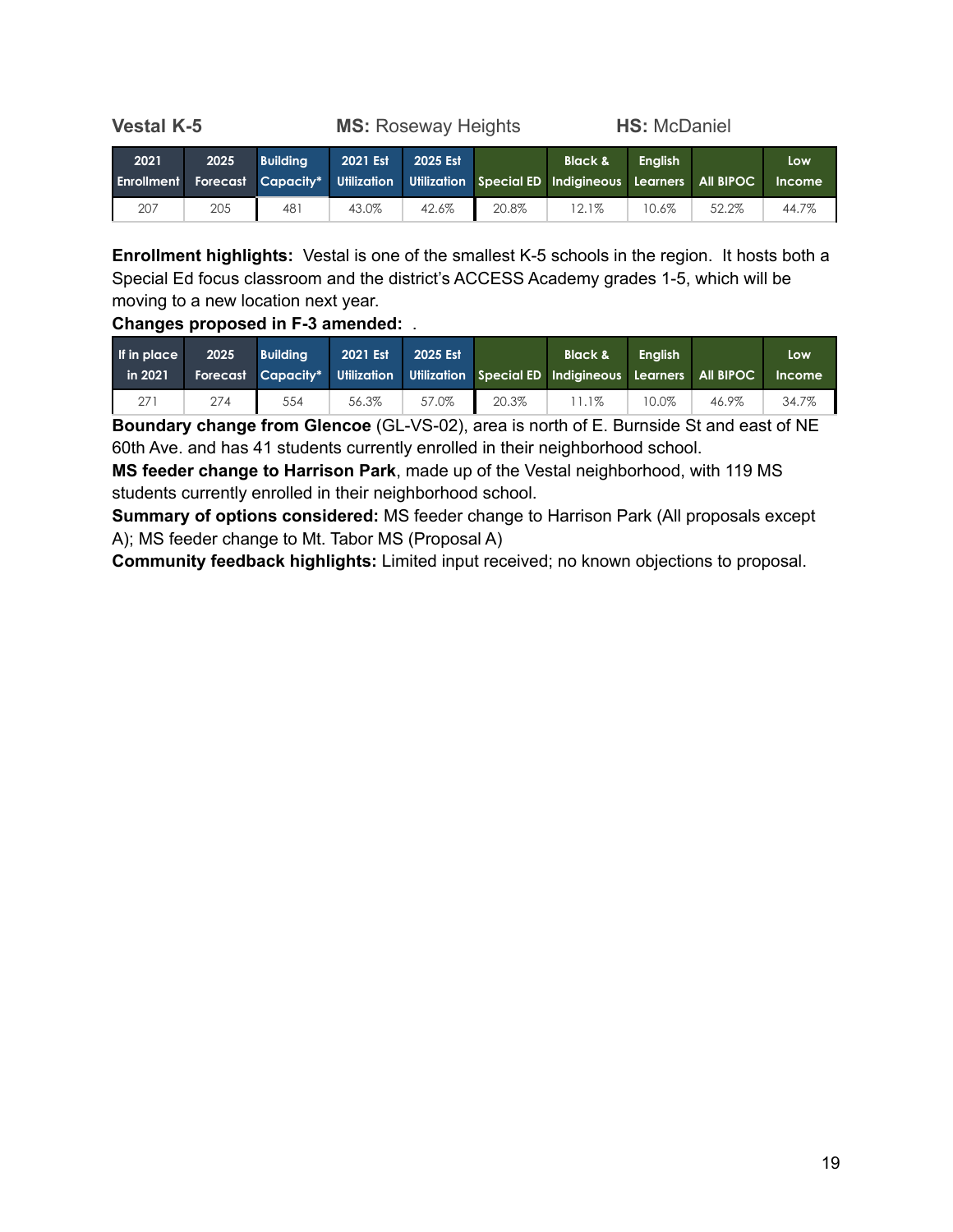<span id="page-19-0"></span>

| <b>Whitman K-5</b>        |      |                 | <b>MS: Lane</b> |          |       | <b>HS: Cleveland</b>                                                                                       |                |       |                      |
|---------------------------|------|-----------------|-----------------|----------|-------|------------------------------------------------------------------------------------------------------------|----------------|-------|----------------------|
| 2021<br><b>Enrollment</b> | 2025 | <b>Building</b> | 2021 Est        | 2025 Est |       | <b>Black &amp;</b><br>Forecast Capacity* Utilization Utilization Special ED Indigineous Learners All BIPOC | <b>Enalish</b> |       | Low<br><b>Income</b> |
| 152                       | 189  | 493             | 30.8%           | 38.3%    | 16.4% | 9.9%                                                                                                       | 23.0%          | 62.5% | 45.9%                |

**Enrollment highlights:** Whitman has the smallest resident K-5 population in the region. **Changes proposed in F-3 amended:**

| <b>If in place</b><br>in 2021t | 2025 | <b>Building</b> | 2021 Est | 2025 Est |       | <b>Black &amp;</b><br>Forecast Capacity* Utilization Utilization Special ED Indigineous Learners All BIPOC | <b>Enalish</b> |       | Low<br><b>Income</b> |
|--------------------------------|------|-----------------|----------|----------|-------|------------------------------------------------------------------------------------------------------------|----------------|-------|----------------------|
| 261                            | 303  | 493             | 52.9%    | 61.5%    | 18.8% | 7.7%                                                                                                       | 18.8%          | 51.7% | 36.8%                |

**Boundary change from Lewis** (LW-WT-01), the area west of SE 52nd Ave and east of SE 57th avenue with 54 students currently enrolled in their neighborhood school.

**Boundary change from Woodmere:** (WM-WT-03), the area south of SE Duke St and east of SE 57th Ave with 51 students currently enrolled in their neighborhood school.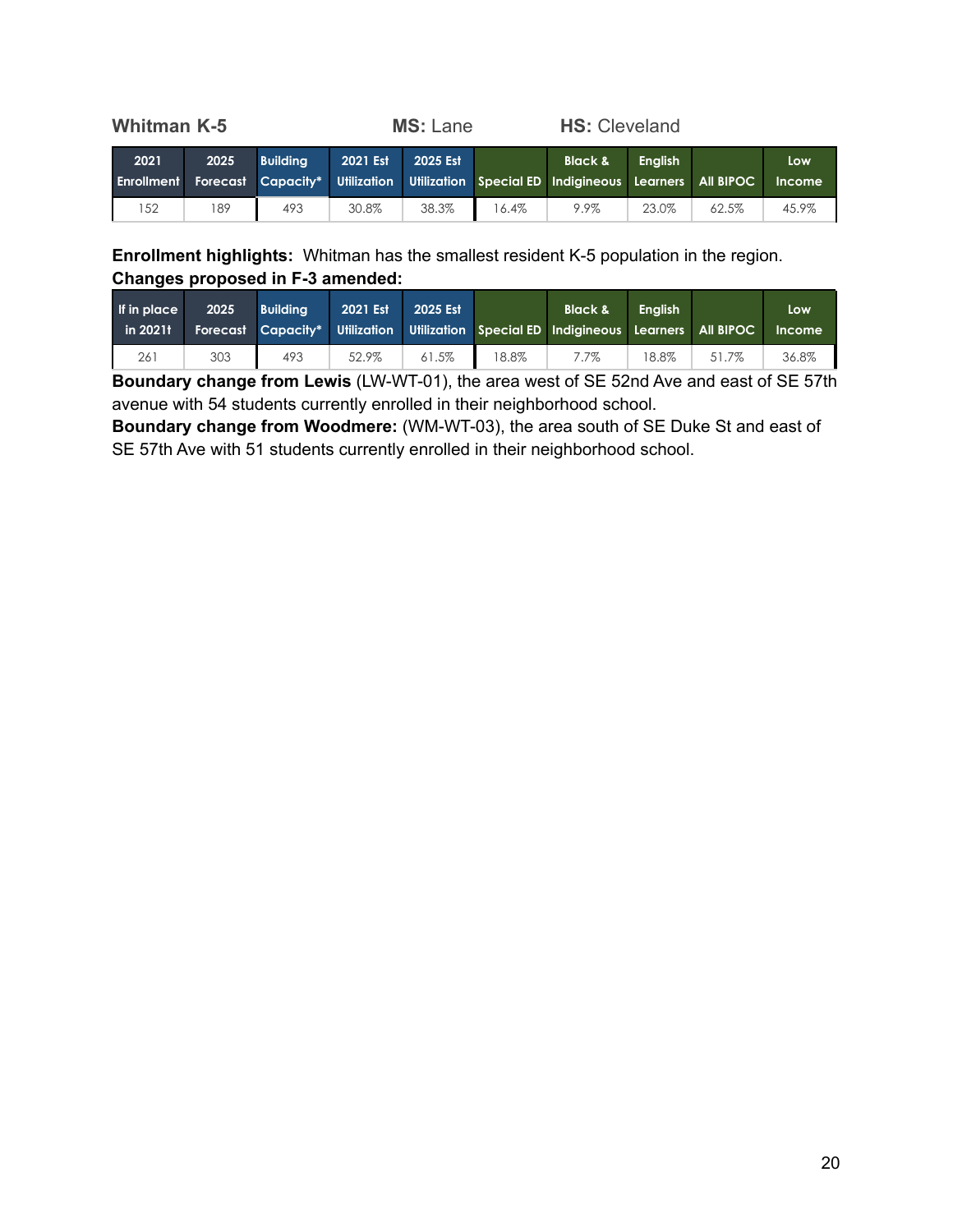## <span id="page-20-0"></span>**Woodmere K-5 MS:** Lane **HS:** Franklin

| 2021 | 2025 | <b>Building</b> | 2021 Est | 2025 Est |       | <b>Black &amp;</b><br>Enrollment Forecast Capacity* Utilization Utilization Special ED Indigineous Learners All BIPOC | <b>Enalish</b> |       | Low<br><b>Income</b> |
|------|------|-----------------|----------|----------|-------|-----------------------------------------------------------------------------------------------------------------------|----------------|-------|----------------------|
| 253  | 247  | 381             | 66.4%    | 64.8%    | 23.3% | 1.9%                                                                                                                  | 21.7%          | 58.5% | 50.2%                |

**Enrollment highlights:** Woodmere is a small school which hosts a Special Ed focus classroom and PK program.

#### **Changes proposed in F-3 amended:**

| If in place<br>in 2021 | 2025 | <b>Building</b> | 2021 Est | 2025 Est |       | <b>Black &amp;</b><br>Forecast Capacity* Utilization Utilization Special ED Indigineous Learners All BIPOC | <b>Enalish</b> |       | Low<br><b>Income</b> |
|------------------------|------|-----------------|----------|----------|-------|------------------------------------------------------------------------------------------------------------|----------------|-------|----------------------|
| 263                    | 298  | 381             | 69.0%    | 78.2%    | 20.5% | 10.6%                                                                                                      | 7.5%           | 54.0% | 42.5%                |

**Boundary change from Arleta** (AR-WM-03), the area is south of SE Woodstock Blvd with 7 students currently enrolled in PPS neighborhood programs.

**Boundary change from Marysville** (MV-WM-02), the area is east of 82nd Ave and south of SE Foster Rd with 6 students currently enrolled in their neighborhood school.

**Boundary change from Woodstock:** (WS-WM-03)**,** the area south of SE Woodstock Blvd and east of SE 52nd Ave with 40 students currently enrolled in their neighborhood school.

**Boundary change to Whitman:** (WM-WT-03), the area south of SE Duke St and east of SE 57th Ave with 51 students currently enrolled in their neighborhood school.

**Summary of options considered:** Boundary changes with nearby schools (all proposals). **Community feedback highlights:** Support for changes that increase enrollment.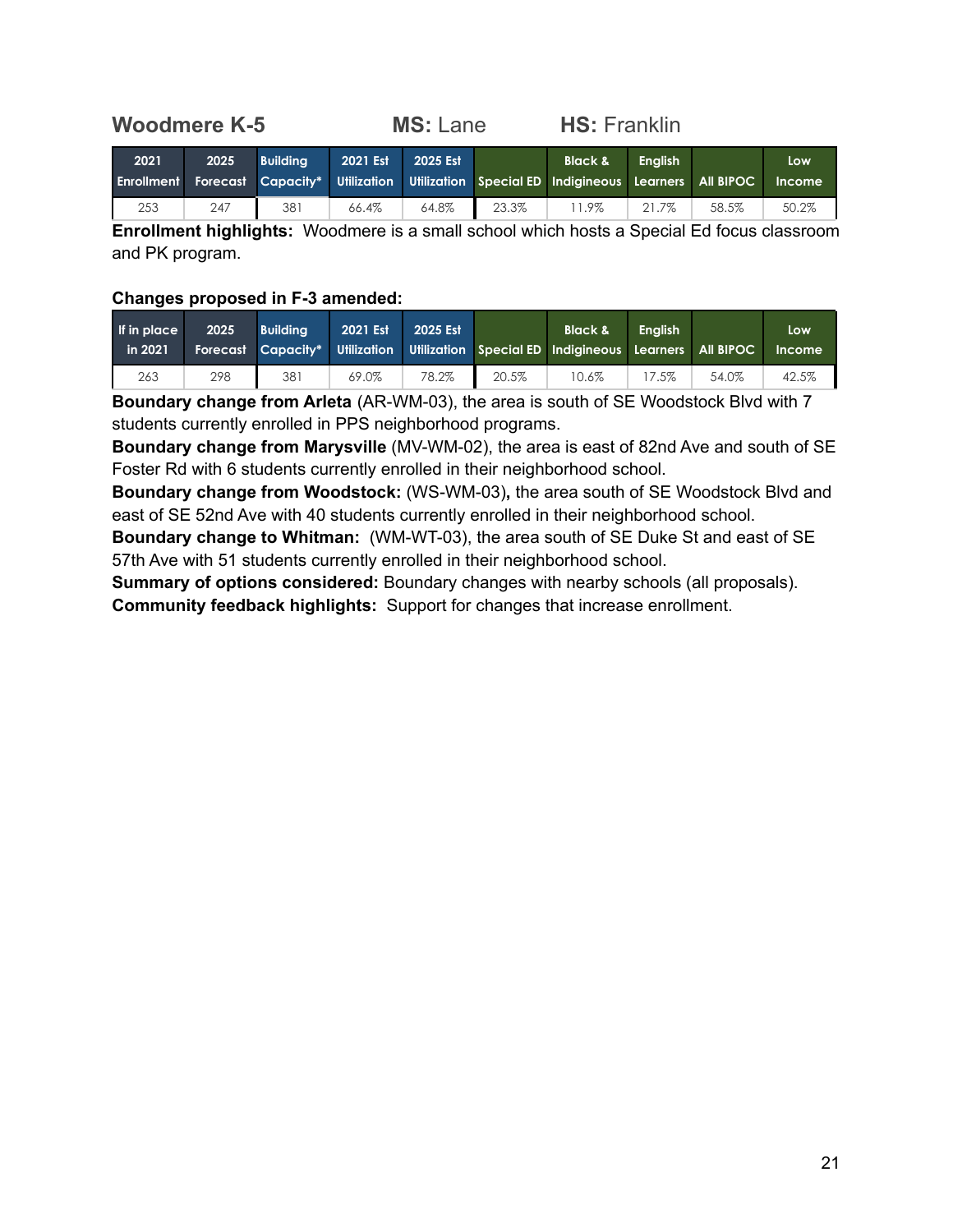| Program          | 2021<br><b>Enrollment Forecast Capacity*</b> | 2025 | <b>Building</b> | 2021 Est | 2025 Est<br>Utilization Utilization | <b>Special</b><br><b>ED</b> | <b>Black &amp;</b><br>Indigineous Learners | <b>English</b> | All<br><b>BIPOC</b> | Low<br><b>Income</b> |
|------------------|----------------------------------------------|------|-----------------|----------|-------------------------------------|-----------------------------|--------------------------------------------|----------------|---------------------|----------------------|
| Chinese<br>DLI   | 255                                          | 288  | 648             | 39.4%    | 44.4%                               | 7.1%                        | 0.0%                                       | 27.5%          | 46.7%               | 12.7%                |
| Neighbor<br>hood | 224                                          | 227  | 648             | 34.6%    | 35.0%                               | 13.4%                       | 0.9%                                       | 3.6%           | 14.7%               | 15.3%                |
| Total            | 479                                          | 515  | 648             | 73.9%    | 79.5%                               | 10.0%                       | 0.4%                                       | 16.3%          | 31.7%               | 13.9%                |

<span id="page-21-0"></span>**Woodstock K-5** Neighborhood and Chinese DLI Programs **MS:** Hosford **HS:** Cleveland

**Enrollment highlights:** Woodstock is the most balanced of co-located neighborhood/DLI schools in the region, with two strands of neighborhood and two strands of Chinese DLI. **Changes proposed in F-3 amended:**

| Program          | 2021<br><b>Enrollment Forecast Capacity*</b> | 2025 | <b>Building</b> | 2021 Est<br><b>Utilization</b> | 2025 Est<br><b>Utilization</b> | <b>Special</b><br><b>ED</b> | <b>Black &amp;</b><br>Indigineous Learners | <b>Enalish</b> | All<br><b>BIPOC</b> | Low<br><b>Income</b> |
|------------------|----------------------------------------------|------|-----------------|--------------------------------|--------------------------------|-----------------------------|--------------------------------------------|----------------|---------------------|----------------------|
| Chinese<br>DLI   | 256                                          | 288  | 648             | 39.5%                          | 44.4%                          | 7.0%                        | 0.0%                                       | 27.3%          | 46.5%               | 12.5%                |
| Neighbor<br>hood | 214                                          | 204  | 648             | 33.0%                          | 31.5%                          | 14.0%                       | 0.9%                                       | 3.7%           | 15.0%               | 13.1%                |
| Total            | 482                                          | 502  | 648             | 74.4%                          | 77.5%                          | 10.2%                       | 0.4%                                       | 16.6%          | 32.2%               | 12.8%                |

**Boundary change from Arleta** (AR-WS-01), the area is south of SE Holgate Blvd, west of SE 60th Ave and has 23 students currently enrolled in their neighborhood school.

**Boundary change to Woodmere** (WS-WM-03)**,** the area south of SE Woodstock Blvd and east of SE 52nd Ave with 40 students currently enrolled in their neighborhood school.

**Neighborhood MS feeder change to Lane,** with 69 MS students currently enrolled in their neighborhood school.

**Immersion MS feeder change to Harrison Park,** with 116 currently enrolled MS students. **Summary of options considered:** Boundary changes with nearby schools (All proposals); Location for Creative Science K-8 (Proposal A); Whole-school Chinese DLI at Woodstock (Proposal B); Woodstock neighborhood as a feeder to Lane (D2, F3); Chinese DLI as a feeder to Harrison Park (Proposals A, D1, E1, F1-3); Chinese DLI as a feeder to Kellogg (Proposals D3, E2); Chinese DLI as a feeder to Lane (Proposals B, D2)

**Community feedback highlights:** Strong support for keeping co-located programming; mixed feedback to moving Chinese DLI to Harrison Park, Kellogg or Lane, with Kellogg receiving the most support; request for transportation to Harrison Park, as it is further than Hosford for many students.